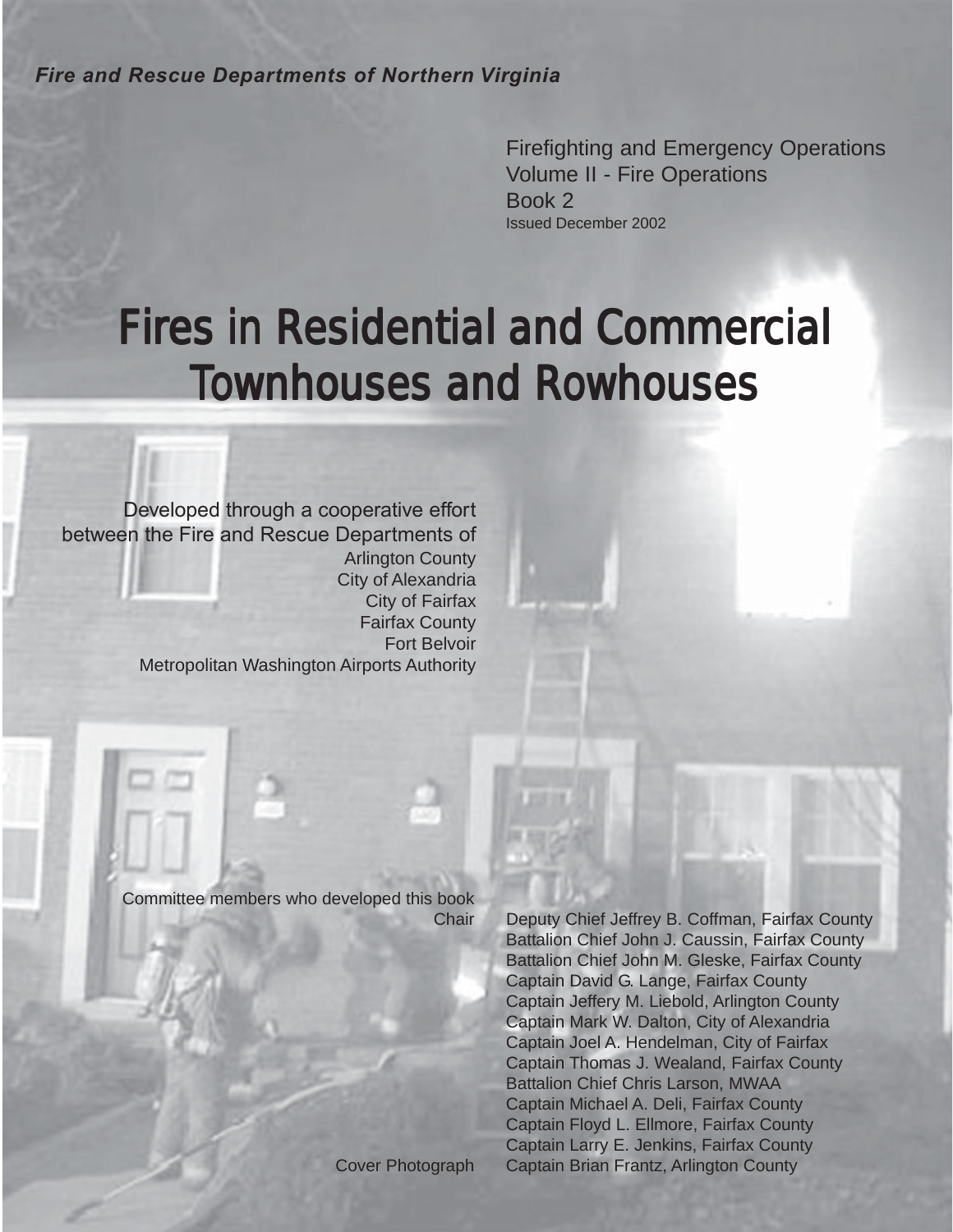# **TABLE OF CONTENTS**

## **RESIDENTIAL AND COMMERCIAL TOWNHOUSE FIRES**

- 1. Introduction
- 1.1 Background
- 1.2 Purpose
- 2. Description
- 2.1 Definition
- 2.2 Characteristics
- 3. Construction
- 3.1 Type
- 3.2 Roofs
- 3.3 Attics
- 3.4 Walls
- 3.5 Insulation
- 3.6 Firewalls
- 3.7 Floors
- 3.8 Windows
- 3.9 Doors
- 3.10 Stairs
- 3.11 Fire Protection Features
- 3.12 Chimneys
- 3.13 Garages
- 4. Hazards
- 4.1 Life Hazards
- 4.2 Fire Hazards
- 4.3 Collapse
- 5. Fire Operations
- 5.1 Strategic Factors
- 5.2 Resources For Fires In Townhouses
- 5.3 Apparatus Positioning For Fires In Townhouses
- 6. Engine Company Tactics
- 6.1 Water Supply
- 6.2 On-Scene Report
- 6.3 Size-Up and Situation Report
- 6.4 Initial Line
- 6.5 Back-Up Line
- 6.6 Line Above The Fire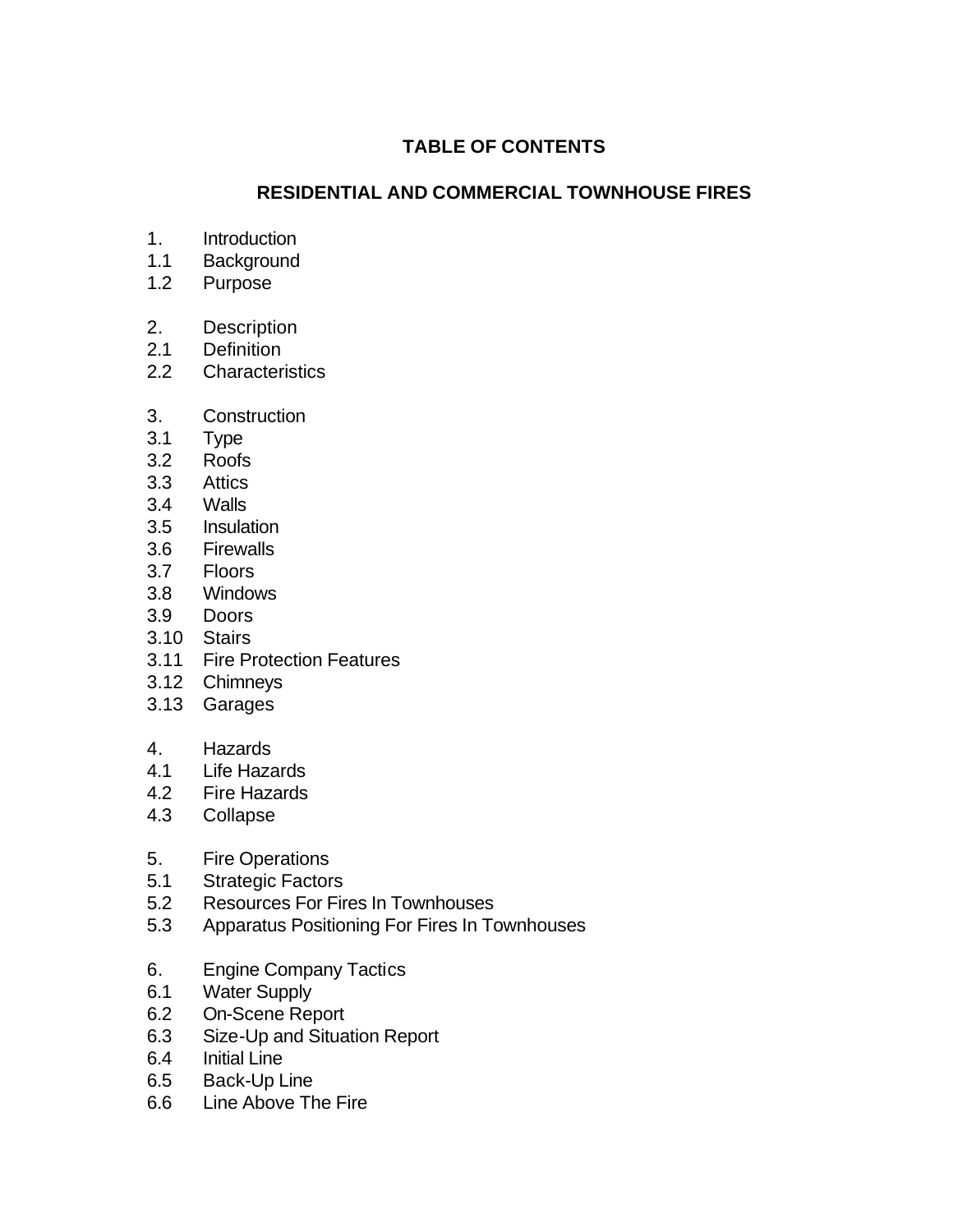# **TABLE OF CONTENTS**

#### Section 6 continued

- 6.7 Basement Fires
- 6.8 Garage Fires
- 6.9 Attic Fires
- 6.10 Large Volume Fires
- 6.11 Exposures
- 7. Truck and Rescue Company Tactics
- 7.1 Positioning
- 7.2 Initial Actions
- 7.3 Forcible Entry
- 7.4 Rescue and Primary Search
- 7.5 Ventilation
- 7.6 Ladder Deployment
- 7.7 Basement Fires
- 7.8 Attic Fires
- 7.9 Large Volume Fires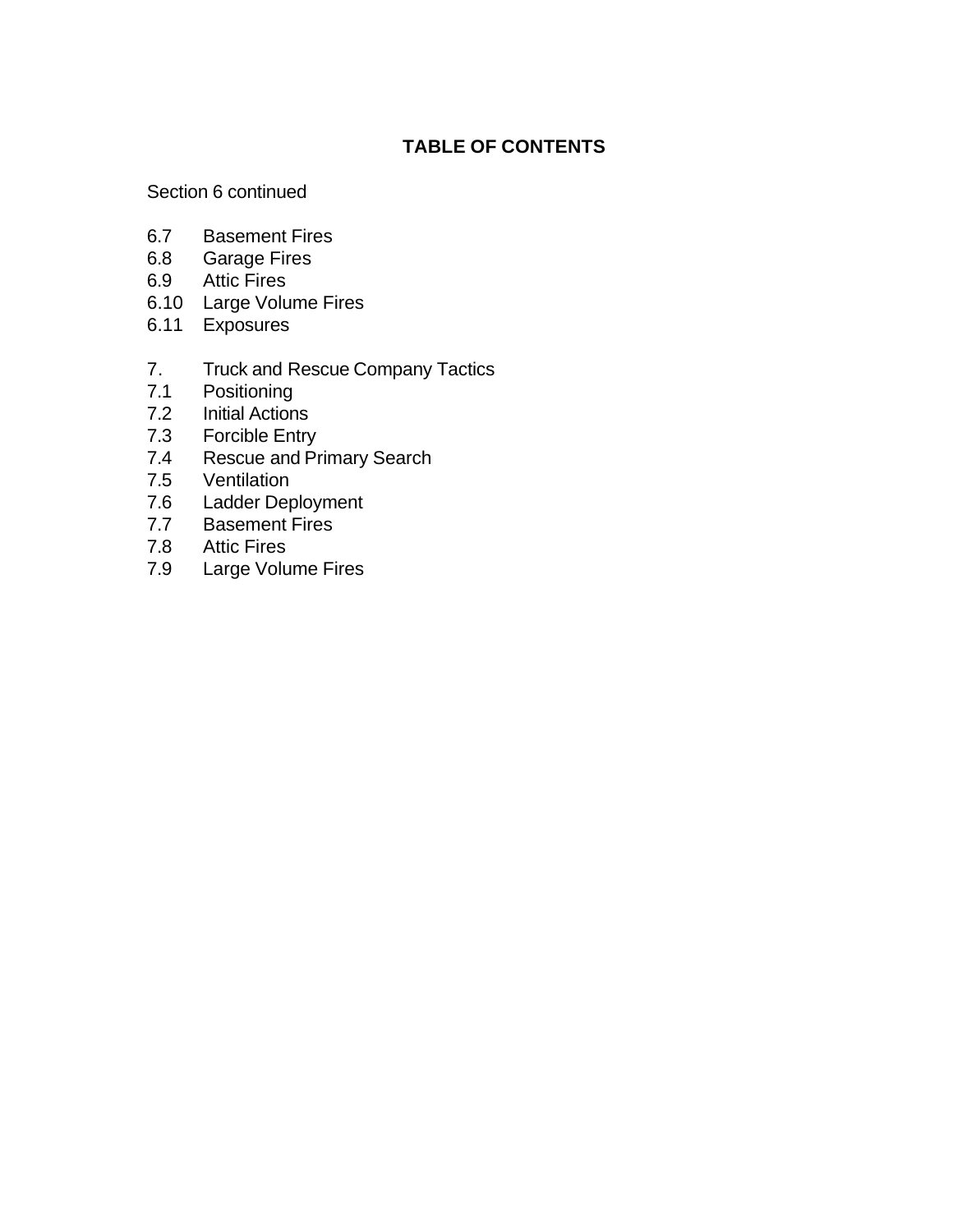# **EMERGENCY OPERATIONS MANUAL**

# **VOLUME II – STRUCTURAL FIREFIGHTING**

## **Residential and Commercial Townhouse Fires**

#### **1 INTRODUCTION**

- 1.1 BACKGROUND
- 1.1.1 Fires in townhouses always present a life safety hazard; life safety is our number one priority.
- 1.1.2 Townhouse occupancies have attached exposures where fire can spread, whether or not the exposure is separated by a firewall. Decks, storage sheds, trash bins, etc. can also be attached.
- 1.1.3 In recent years, the advent of lightweight construction techniques has increased the life safety hazard because of the potential for early collapse.
- 1.1.4 Because of the variety of layouts and floor plans involved, reconnaissance must be performed to determine the location of the fire within the building as well as conditions in the rear and eventually the attached exposures.
- 1.2 PURPOSE
- 1.2.1 To describe residential and commercial townhouses and rowhouses, which comprise a large portion of the structures throughout Northern Virginia.
- 1.2.2 To point out the construction features of such buildings with regard to protecting life and extinguishing fires.
- 1.2.3 To describe the hazards associated with these types of structures and recommend precautions that should be taken.
- 1.2.4 To establish standard tactics for fires that occur in such structures.
- 1.2.5 To establish tactics for operations for engine, truck, and rescue companies for fires that occur in such structures.
- 1.2.6 To reduce the loss of life and property by establishing a standard method of operation for companies combating fires in townhouses.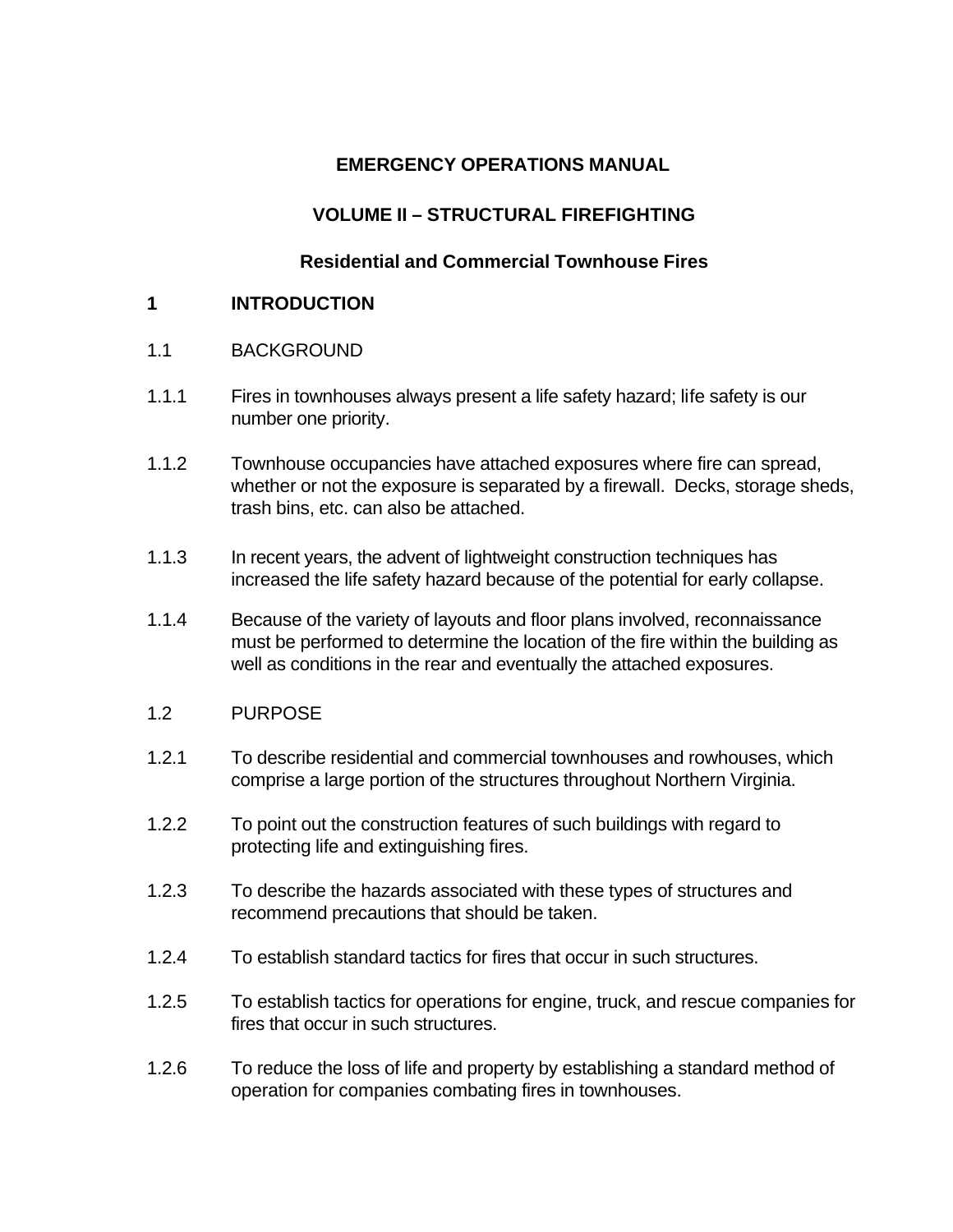# **2 DESCRIPTION**

#### 2.1 DEFINITION

2.1.1 The term "townhouse" is a generic term. It is used to describe various styles of attached dwellings. These can range from old rowhouses, to modern townhouses, duplexes, quads, and piggybacks (see figures 1-5). Each occupancy has a separate address and its own entrance. Regardless of name, the firefighting tactics are basically the same for each style.

## 2.2 CHARACTERISTICS

- 2.2.1 A townhouse is a one- to four-story unit normally attached to several other units. These units may or may not be completely separated by substantial firewalls. Normally, utilities are completely separate from one another.
- 2.2.2 Townhouses may or may not have a garage, which may store one or two vehicles. It may be on the lowest level in the front or it may be detached in the rear off of a common alley.
- 2.2.3 Townhouses may range from two to four floors in height and may be different in height from front to rear (i.e., two floors on the front and three floors on the rear or vice versa). Refer to the "definition."
- 2.2.3.1 A duplex is two dwelling units connected together under one roof.
- 2.2.3.2 A quad is four dwelling units connected together back-to-back, under one roof, with separate addresses and may have entrances on four different sides.
- 2.2.3.3 A piggyback is two stacked units (one over the other) with attached units on each side, each with a separate address and entrance. These are typically two-level units over one-level units, but other floor plan variations may be found.
- 2.2.3.4 Familiarity with the response district will enable the first-in officer to paint an accurate on-scene picture for the remainder of the assignment as to the style and layout.
- 2.2.3.5 The importance of accurately defining the different styles of attached dwellings is so that all personnel can expect and deal with the additional attached exposures.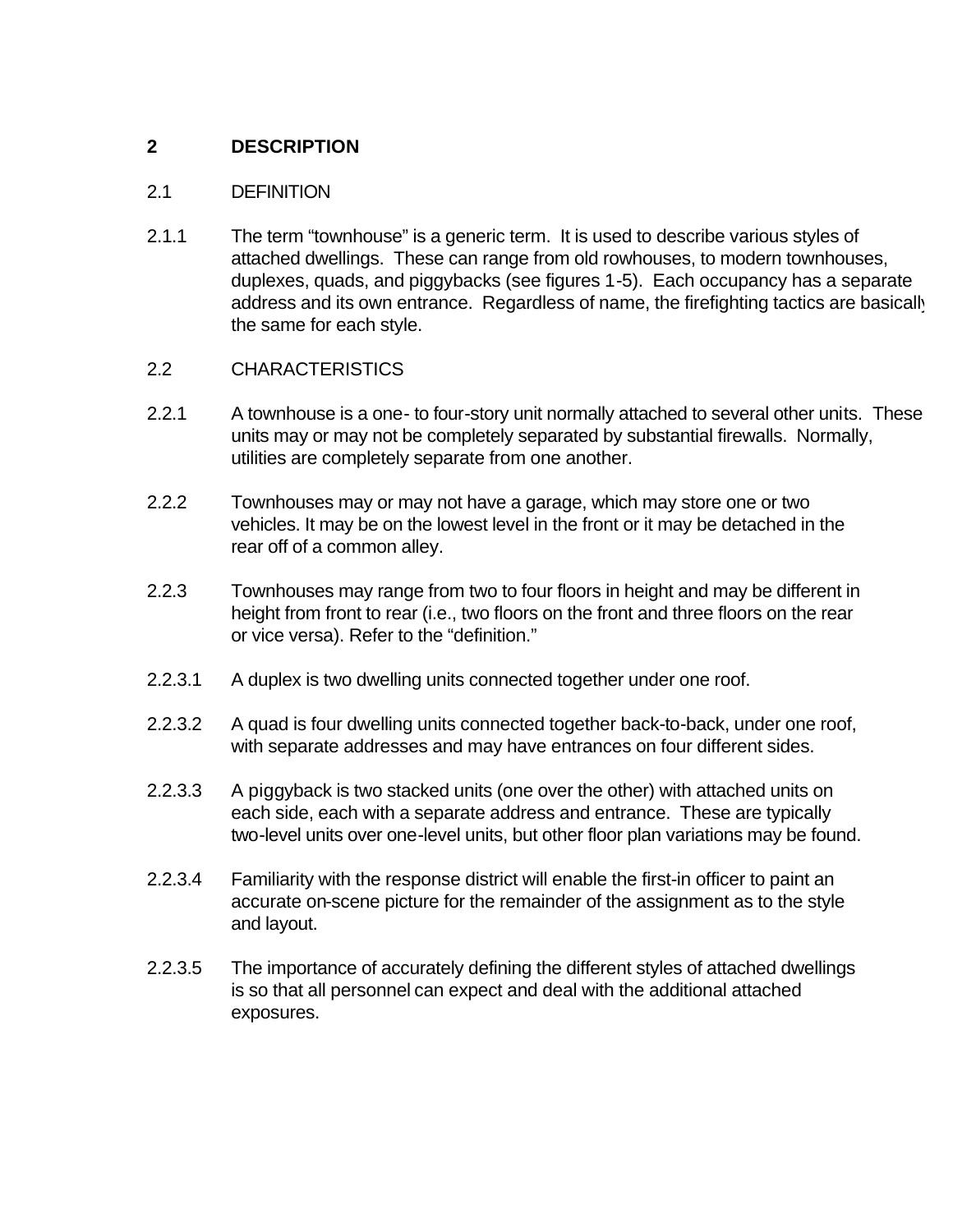- 2.2.4 Townhouses may have unfinished basements that allow a fire originating in that area to quickly spread to and compromise structural components (floor joists, plywood I-beams ["I's"], plywood floors, etc.).
- 2.2.5 Commercial establishments may occupy townhouses and may not involve the same life safety concerns.
- 2.2.6 Commercial townhouses do not differ greatly from residential townhouses in construction type nor firefighting tactics; however, they are designated such to differentiate the two occupancy types.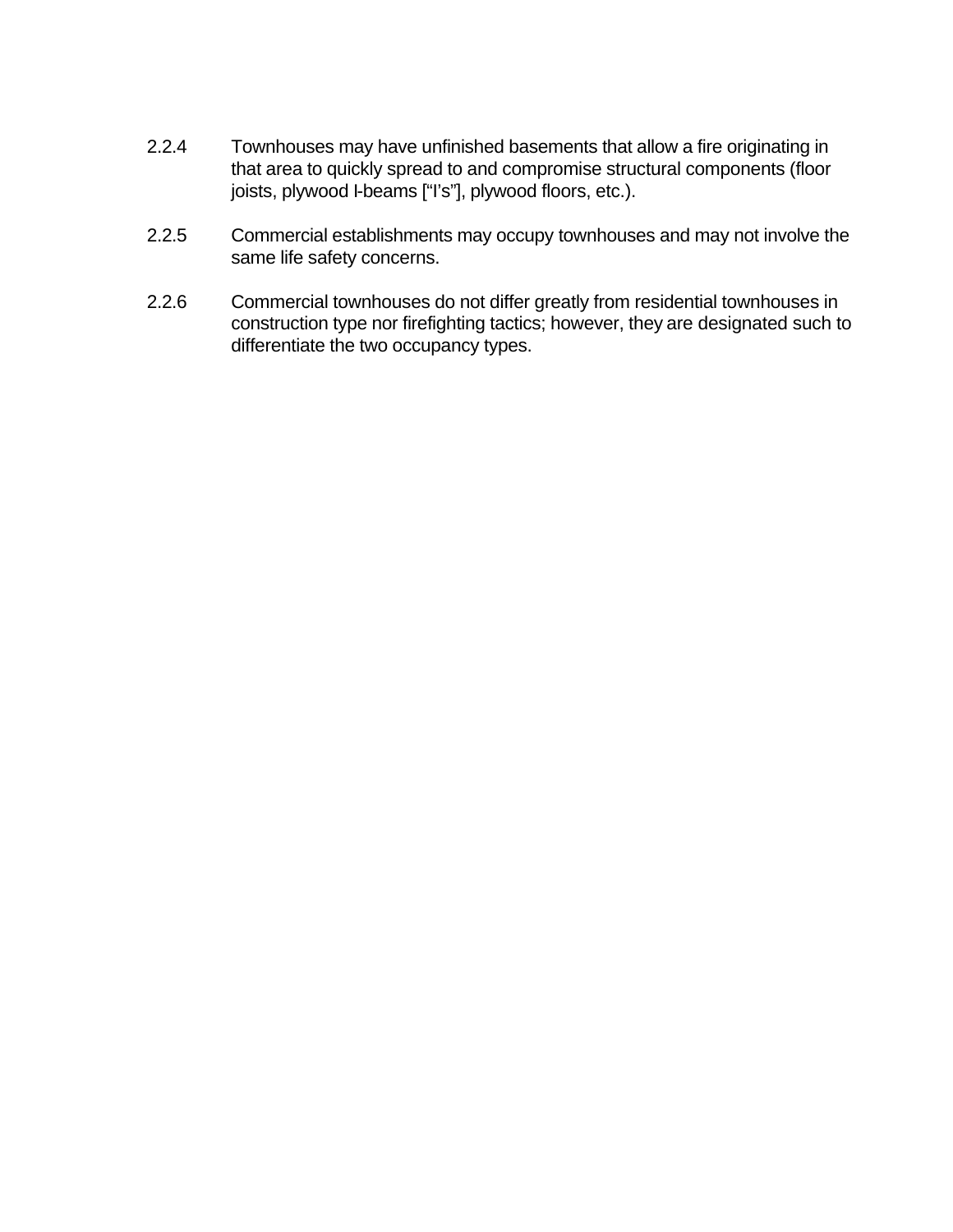# **3 CONSTRUCTION**

- 3.1 Townhouse construction is typically Type V, Wood Frame.
- 3.1.1 Platform frame construction is typical. Because of this construction method, there are inherent barriers to the spread of fire through the walls.
- 3.1.2 Older rowhouses may have balloon-frame construction.
- 3.2 ROOFS
- 3.2.1 The roof frames are of two basic types: lightweight or conventional.
- 3.2.1.1 Lightweight Triangular trusses that rest on the top floor load-bearing and nonload-bearing walls, or parallel chord trusses or plywood I's forming the peak from the front and rear load-bearing walls to a ridge pole.
- 3.2.1.2 Conventional Sawn wood rafters forming the peak from the front and rear load-bearing walls to a ridgepole.
- 3.2.2 The roof deck:
- 3.2.2.1 Over the trusses is usually 4 x 8 foot plywood sheathing, but can also be particleboard of the same dimension.
- 3.2.2.2 Over sawn wood rafters is usually plywood sheathing or may occasionally be 1 x 4 inch or 1 x 6 inch boards nailed perpendicular to the rafters. The covering will usually be asphalt shingles, but occasionally wood shingles.
- 3.2.3 Many townhouses constructed during the 1980s have FR (fire retardant) plywood sheathing roof deck inside each party wall. Much of this FR plywood was later determined to be defective. Some was replaced, but companies should suspect the presence of FR plywood and use caution during fireground operations. The integrity of an FR roof should be considered to be unsafe even before a fire occurs.
- 3.2.4 The roof is typically pitched from the center peak to the front and rear, and occasionally, a perpendicular gable will be found on the front. The roof is usually steep enough to require a roof ladder or aerial device from which to work. The roof style may also be flat or mansard. If possible, firefighters should work supported independently from the roof.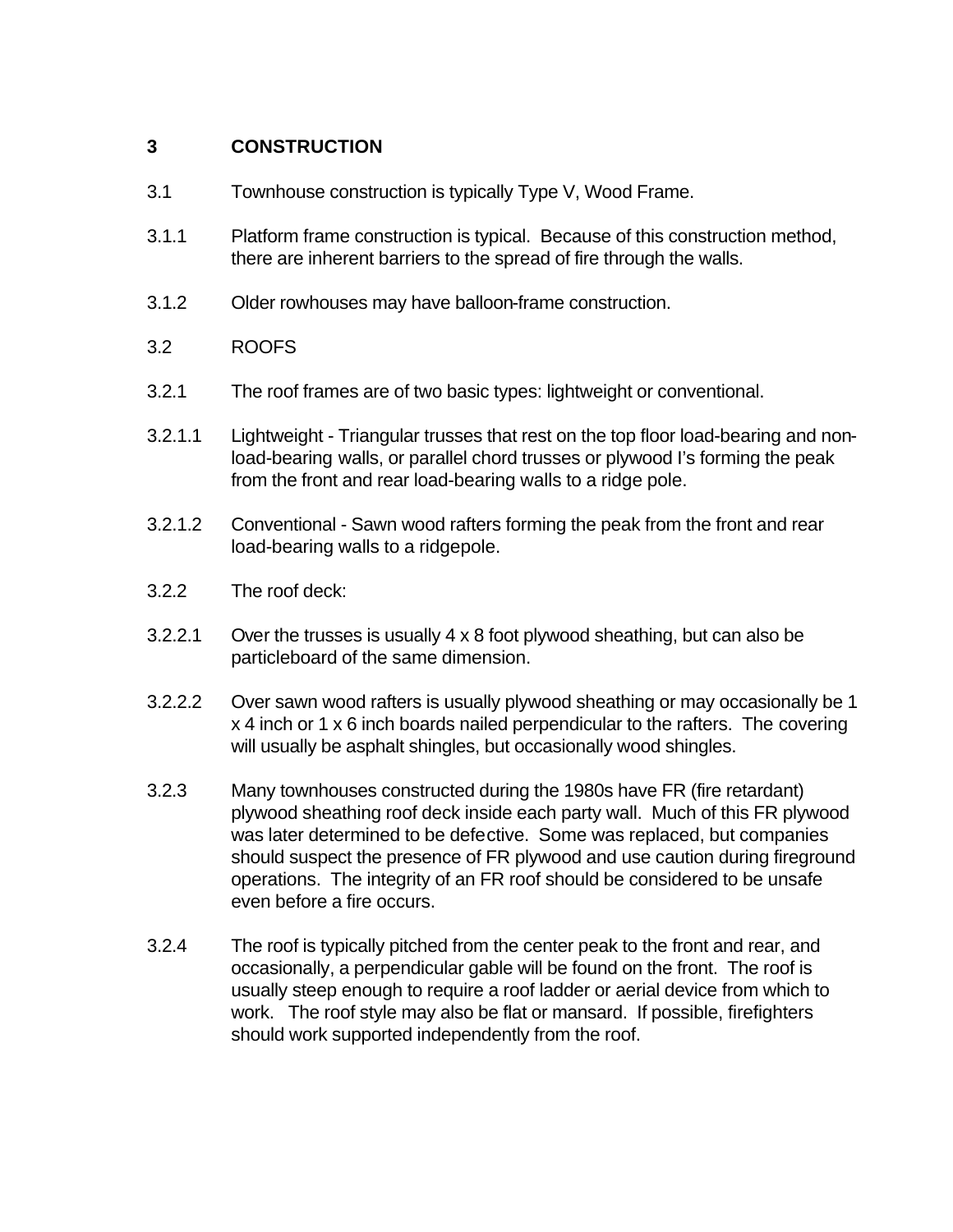- 3.2.5 The presence of a dormer does not always indicate a finished attic. The dormer may be false, only attached to the exterior roof surface and not connected to the attic.
- 3.3 ATTICS
- 3.3.1 Attics, if present, are usually unfinished and may be used for storage by occupants. Access to this space may be through a scuttle or pull-down stairs located somewhere in the top floor ceiling, including inside a bathroom or a closet. This space may be the location of water heaters and HVAC units.
- 3.3.2 In lieu of an attic, townhouses may have a top floor vaulted ceiling or a loft.
- 3.3.3 There may be flooring in the attic that will make application of fire streams from the floor below difficult.
- 3.3.4 Knee walls will be found in units with lofts and dormers. Knee walls may contain hidden fire, and must be opened to check for fire extension.
- 3.4 WALLS
- 3.4.1 Walls will be constructed of dimensional lumber, 2 x 4 inch in size, and may be load-bearing or non-load-bearing. Occasionally, lightweight aluminum studs may be found in non-load-bearing walls.
- 3.4.2 Exterior walls may be covered with brick veneer, wood, aluminum, or vinyl siding over a thin layer of insulating sheathing. In the case of aluminum or vinyl siding, it can be easily breached.
- 3.4.3 All interior walls are typically covered with gypsum.
- 3.4.4 Foundation walls are either masonry block or a poured reinforced concrete monolithic (cast-in-place) wall.
- 3.5 INSULATION
- 3.5.1 Insulation can be rolled fiberglass, blown-in rock wool, or blown-in cellulose.
- 3.5.2 Insulation will be found in attics, exterior walls and, in some structures, the interior walls.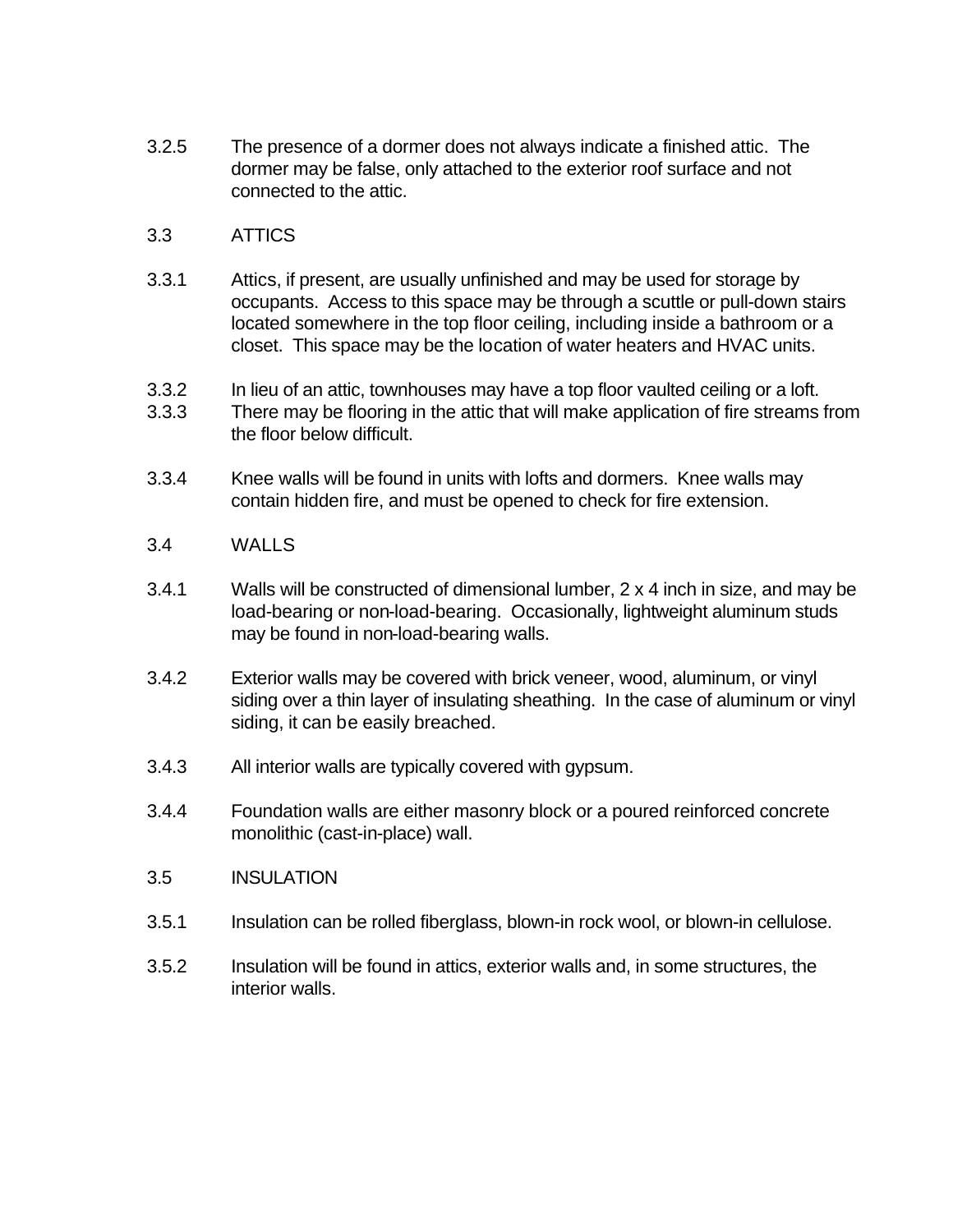#### 3.6 FIREWALLS

- 3.6.1 Depending on when the townhouse was constructed and what edition of building code was in effect at the time, firewalls will be:
	- Located between each address
	- Located between every other address
	- Non-existent
	- Between the livings spaces (occupied floors) only and does not extend into the attics or basements.
- 3.6.2 Firewalls are constructed of two types:
	- Masonry
	- 1-inch gypsum layers on both sides of the wall studs
- 3.6.3 Solid masonry firewalls can often be seen from the exterior if parapets extend through the roof. Masonry firewalls may stop at the underside of the roof deck.
- 3.6.4 Rooflines (the ridges) may be offset at each address to accomplish separating the attic spaces.
- 3.6.5 Firewalls might be penetrated to allow the running of utilities.
- 3.6.6 Familiarity of buildings in each respective response district, especially during construction, will provide knowledge of the type and location of firewalls.
- 3.7 FLOORS
- 3.7.1 Floor decking is typically wood (boards) or wood composite (plywood or chipboard). The decking may be covered with carpet and pad, masonry or vinyl tile, or tongue-and-groove decorative wood.
- 3.7.2 The decking material will be laid on sawn wood joists, parallel chord trusses, or plywood I-beams. These joists, trusses, or beams will be spaced from 16 to 24 inches on center.
- 3.7.3 Floor joist direction can be side-to-side or front-to-rear. If front-to-rear, an unfinished basement may have an unprotected steel girder and Lally columns supporting the floor above which presents a collapse hazard when exposed to fire. If side-to-side, joists will be supported on the basement load-bearing walls.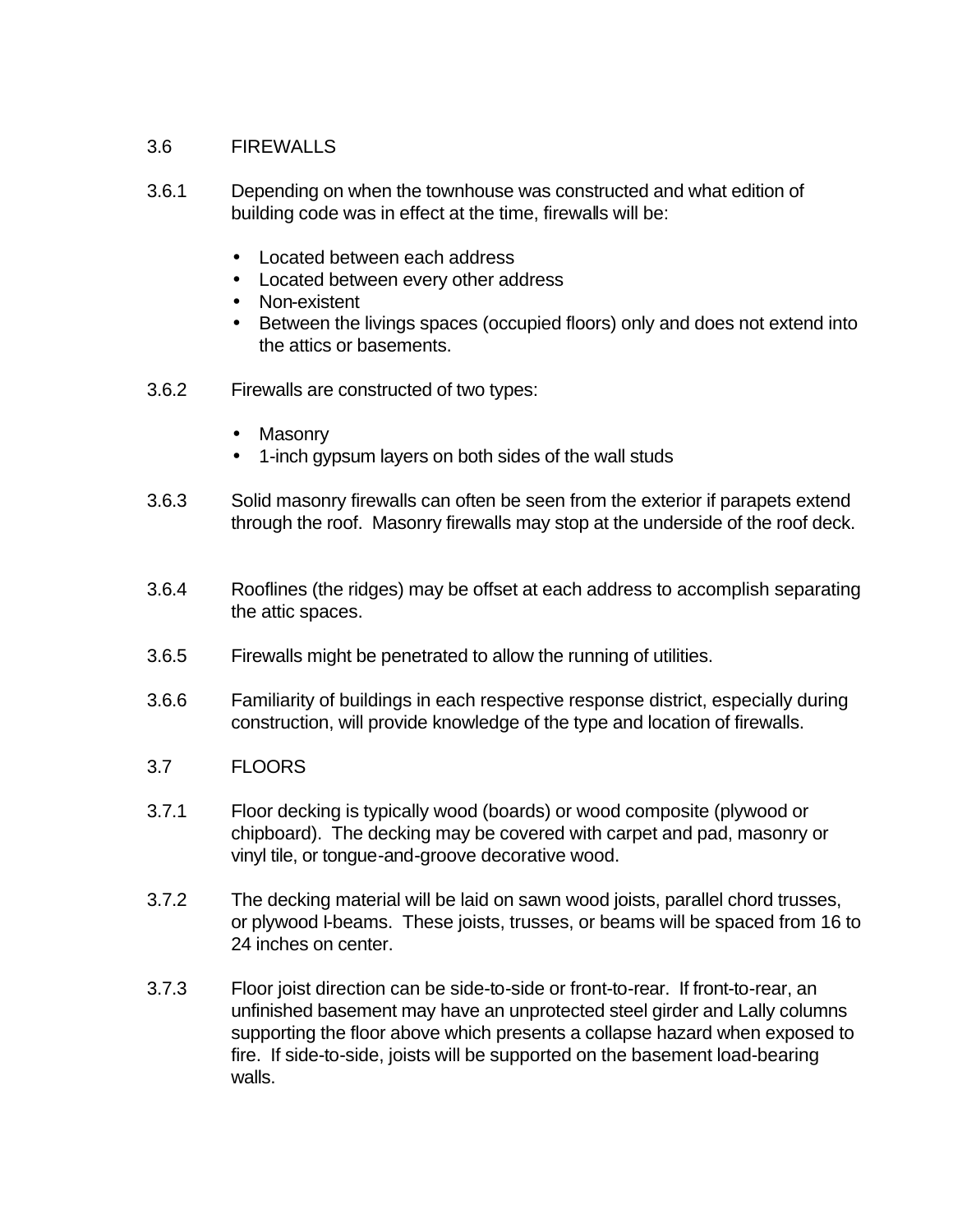#### 3.8 WINDOWS

- 3.8.1 The most common style of window utilized in townhouses is a double-hung, sliding sash type. The glazing may be of single, double, or triple thickness. Other styles of windows may be found and should be noted during pre-planning and size-up opportunities.
- 3.8.2 Casement windows create a special hazard. Many of these types of windows are found in construction dating from the late 1940s to the late 1960s. The windows have steel frames set in concrete or masonry. While breaking all the glass in the windows will ventilate the affected area, entrance and exit through the remaining window frame is physically blocked. The window must be opened by lifting a latch and rotating a crank. Removing the frame with force would be very difficult under adverse conditions and would require the use of heavy forcible entry tools. Firefighters should note these windows in their sizeup upon arrival at a structure fire. Treat casement windows as if they were barred.
- 3.9 DOORS
- 3.9.1 Exterior doors on residential townhouses are solid wood, insulated metal, or wood panel. In addition, you may find sliding glass or French doors in the rear. Commercial townhouses may have a tempered glass door in the front. Exterior doors are inward opening on residential and outward opening on commercial.
- 3.9.2 Interior doors are commonly hollow-core wood doors. Inward opening doors are typically found leading to bedrooms and bathrooms. Outward opening doors usually lead to closets or basement stairs.
- 3.9.3 There are three standard locks on exterior doors. These are mortise, rim, and tubular dead bolt. Mortise locks were the most prevalent locks up until the 1970s. Rim and tubular deadbolt locks became more popular during the building boom of the 1970s, 1980s, and early 1990s. Mortise locks were reintroduced as the primary lock in new construction in the late 1990s.
- 3.10 STAIRS
- 3.10.1 One of the most notable construction features in residential townhouses is the open stairway. Open stairs allow quick spread of fire and products of combustion to floors above.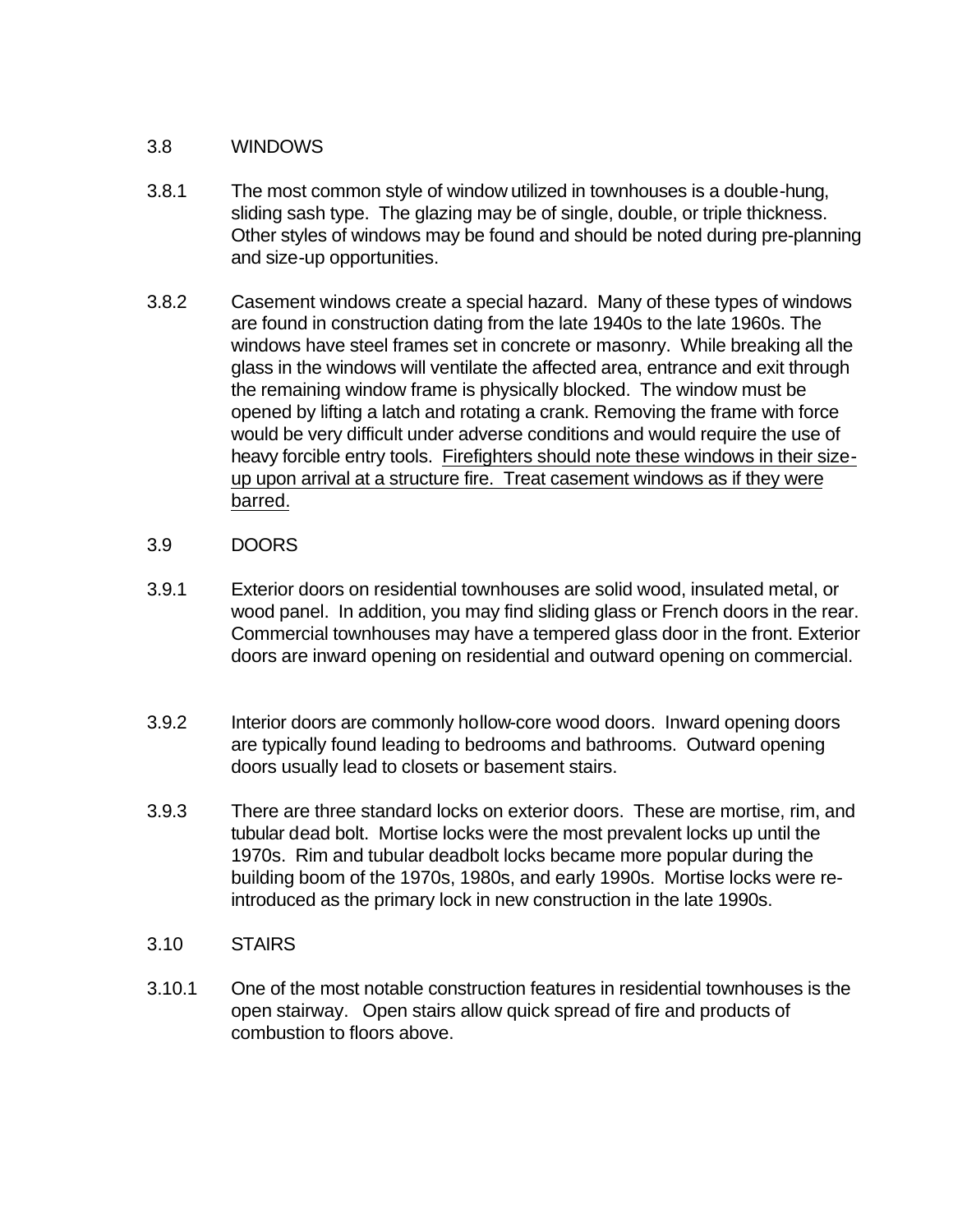- 3.10.2 A door may or may not be found at the top of the basement stairs. If present, this will slow the spread of fire and its products to upper floors.
- 3.10.3 In commercial townhouses, the stairwell will be enclosed.
- 3.10.4 A fire on lower floors severely endangers occupants on upper floors. This is especially present in residential occupancies as bedrooms are typically found on upper floors.
- 3.10.5 Stairs are an important construction feature that require hose line protection to maintain access and egress routes. Members should remember that, in most cases, the stairways are stacked. Stairs are also usually located against a wall.
- 3.10.6 Storage under basement stairs is common. These stairs can be "unfinished" on the underside. A fire originating in this storage area can quickly lead to the collapse of the stairs.
- 3.10.7 Many modern townhouses have steep, narrow, or spiral stairways to upper levels that may inhibit hose line advancement and rescue operations.
- 3.11 FIRE PROTECTION FEATURES
- 3.11.1 Depending on when the townhouse was constructed, it may or may not be sprinklered, and may or may not have a fire department connection.
- 3.12 CHIMNEYS
- 3.12.1 Chimneys can be either masonry with a tile flue, or wood-framed with a metal flue.
- 3.12.2 The metal flue, also known as zero clearance or pre-fabricated chimney, is a galvanized metal pipe in a wood-framed chimney with siding on the exterior. The wood-framed chimney can be non-fire stopped and interconnected to adjoining floor/ceiling voids. Chimney fires can create temperatures high enough to cause ignition of the surrounding framing members. Fire spread to attached occupancies is likely where occupancies utilize a common chimney (quadraplexes, piggybacks).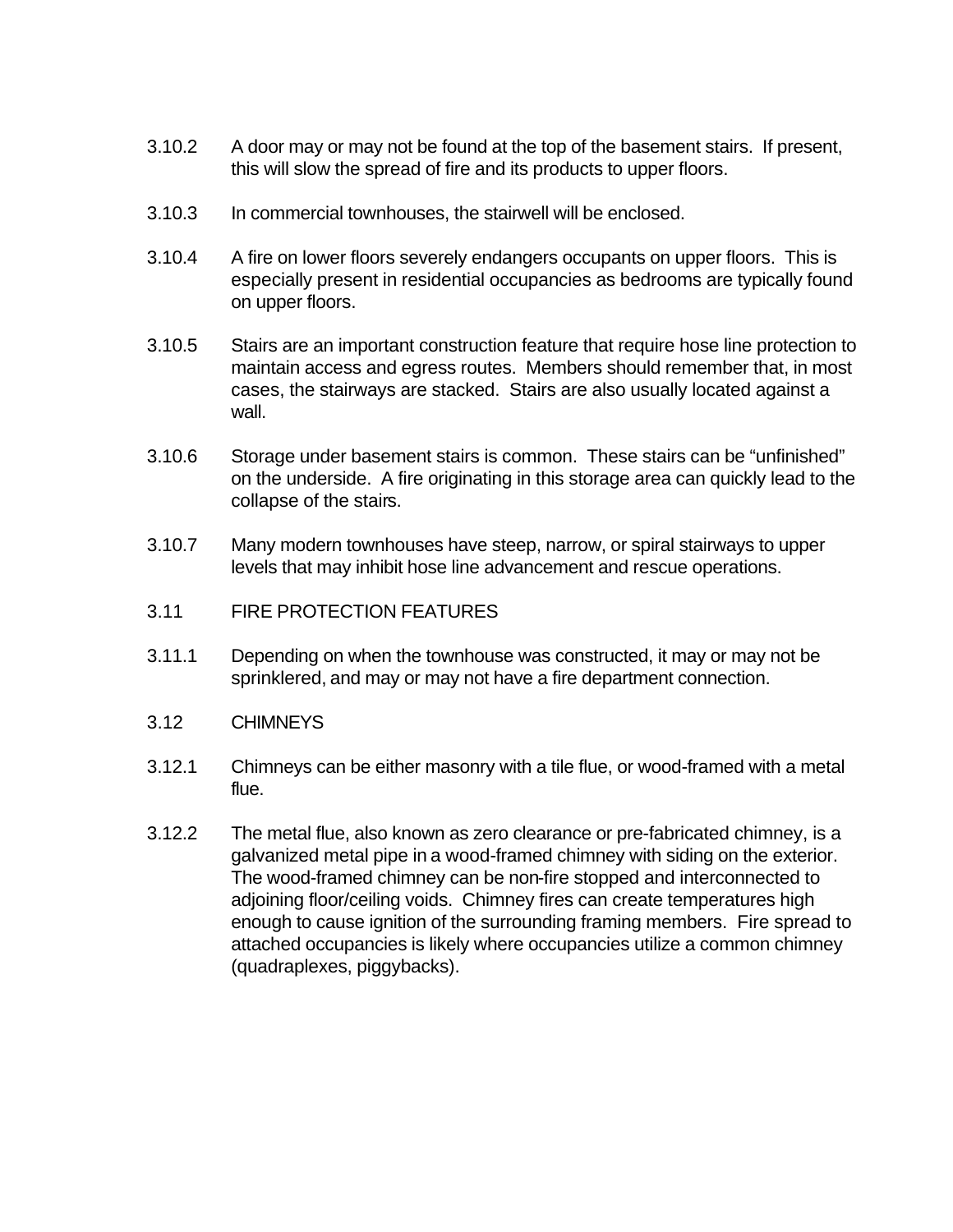# 3.13 GARAGES

- 3.13.1 The interior walls of the garage, if attached to the townhouse, will have a minimum of ½-inch drywall. The swinging door from the living area to the garage will be rated at a minimum of 20 minutes. The door, doorframe, and hardware are not required to be a rated assembly. It is typically not selfclosing and opens inward from the garage into the living area.
- 3.13.2 The area above the garage is normally finished living space. A vehicle or contents fire in a garage will allow for rapid fire extension to other areas of the structure. The presence of a finished living area over the garage presents a serious life hazard.
- 3.13.3 The overhead entrance door to the garage and its mounting hardware will not be fire-rated. These types of doors are known to collapse when left open and exposed to fire.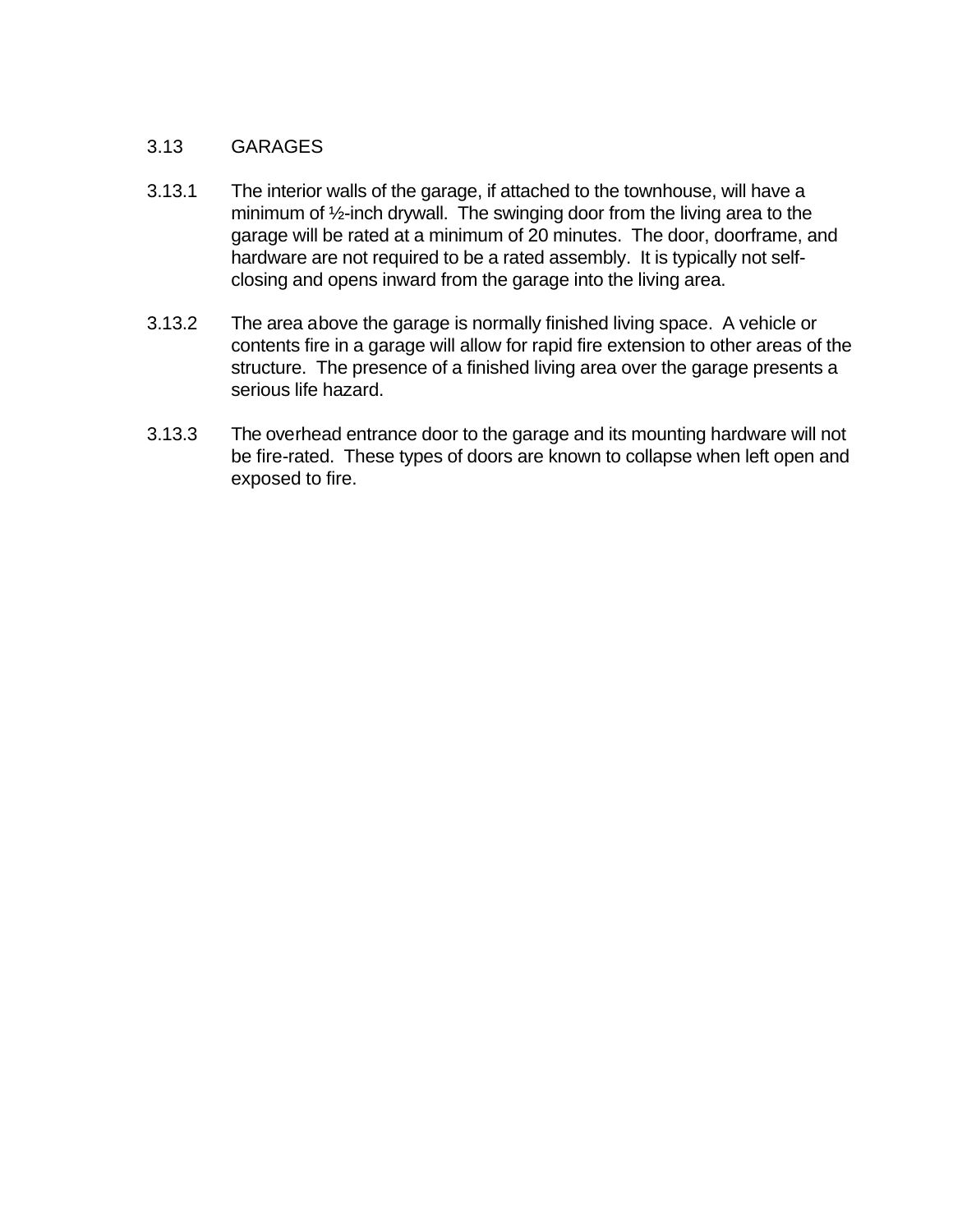# **4 HAZARDS**

- 4.1 Life hazard is our number one priority. Regardless of the time of day, townhouses may have a significant life hazard. Life hazard includes those in attached exposures.
- 4.1.1 Victims are often found in a normal egress pathway (near windows, in doorways, hallways, etc.)
- 4.1.2 Victims may also be found in bed. Bedrooms are usually located on the top floor, but may also be located in the basement.
- 4.1.3 Due to sub-leasing, occupants can be found in both basement living areas and on the top floor.
- 4.1.4 In commercial townhouse occupancies, transient occupants unfamiliar with the means of egress may create a life safety hazard.
- 4.1.5 Security measures may also negatively affect life safety by not only blocking exits, but also by impeding entrance by fire companies.
- 4.2 FIRE HAZARDS
- 4.2.1 The fact that townhouses are generally constructed of wood adds greatly to the fire hazard.
- 4.2.2 The use of combustible interior finishes and the type of furnishings found within these structures, contributes to the fire loading. Generally, these types of occupancies are considered to have a relatively "low" fire loading. Fire flow estimates will be based on a flow rate of 10 gpm per 100 square feet of involved area. Therefore, attack lines should be 1 ¾ inches in size.
- 4.2.3 The presence of highly combustible siding can greatly affect the fire hazard. Vinyl and asphalt siding may contribute to vertical and horizontal fire spread, and creates a severe exposure problem.
- 4.2.4 The presence of interior void spaces may add to fire spread. Vertical and horizontal openings allow smoke and fire to enter and attack the structure itself. Fire that has entered these voids will necessitate the opening of floors, ceilings, and walls. This is especially crucial in balloon-frame construction.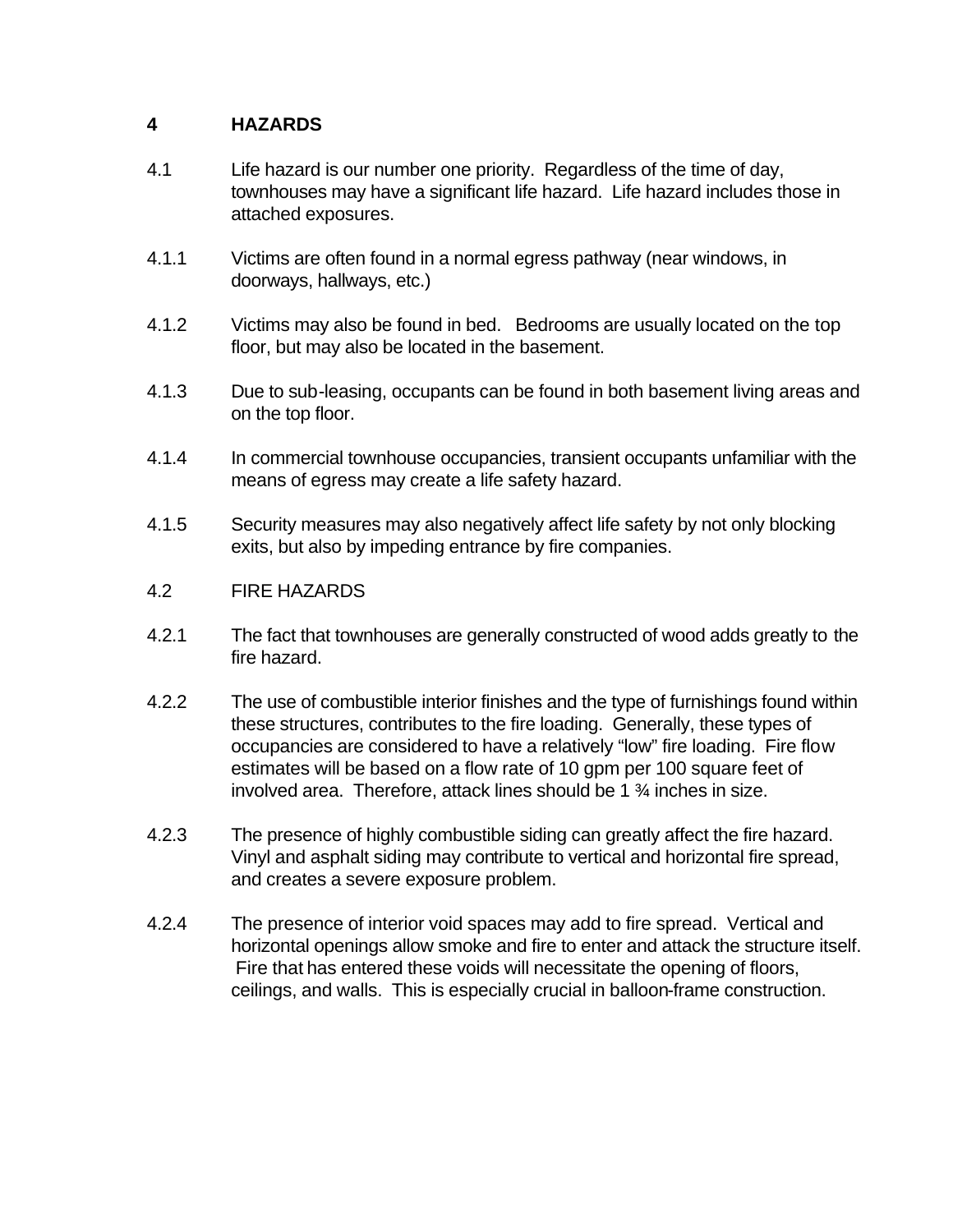- 4.2.5 The presence of cooking, utility, and mechanical areas creates the potential for fire. It should also be recognized that in the residential setting, the potential for ignition exists from many sources that include space heaters, pilot lights and burners, and smoking materials.
- 4.2.6 The presence of fireplaces and chimneys may create a potential for fire extension to unwanted areas of the structure. Improper installation or time may compromise the integrity of the components, allowing fire or heat to escape and ignite surrounding combustible members.
- 4.2.7 Fire spread to attached exposures is a major concern.
- 4.2.8 Fire can spread horizontally to adjoining townhouses, even though a firewall is present, by passing through penetrations made in the firewall or by spreading over the firewall.
- 4.2.9 Fire can spread over combustible exterior siding and be drawn into the attic vents on the attached occupancy around the firewall.
- 4.2.10 Fire spread from the contents to the structural members can cause weakening of the structural members and thus collapse.
- 4.2.11 The potential exists for flashover to occur in these types of structures. The amount and type of combustible materials, rate of heat release of the burning materials, and an adequate supply of oxygen allow a fire to progress rapidly to the flashover stage.
- 4.3 COLLAPSE
- 4.3.1 In general, most townhouses are constructed of lightweight materials and methods that do not withstand degradation from fire exposure for long periods of time.
- 4.3.2 Collapse of the roof members (trusses) onto the top floor can occur in an attic fire or second floor fire, where fire has extended to the attic.
- 4.3.3 Much of the collapsed roof assembly may be supported by the top floor, nonbearing walls. Some of the roof members will create voids in the top floor rooms.
- 4.3.4 A fire in the kitchen may spread behind cabinets and into the soffit space. It can then spread either to the ceiling or floor above, or vertically to the attic and weaken structural members in all locations in between.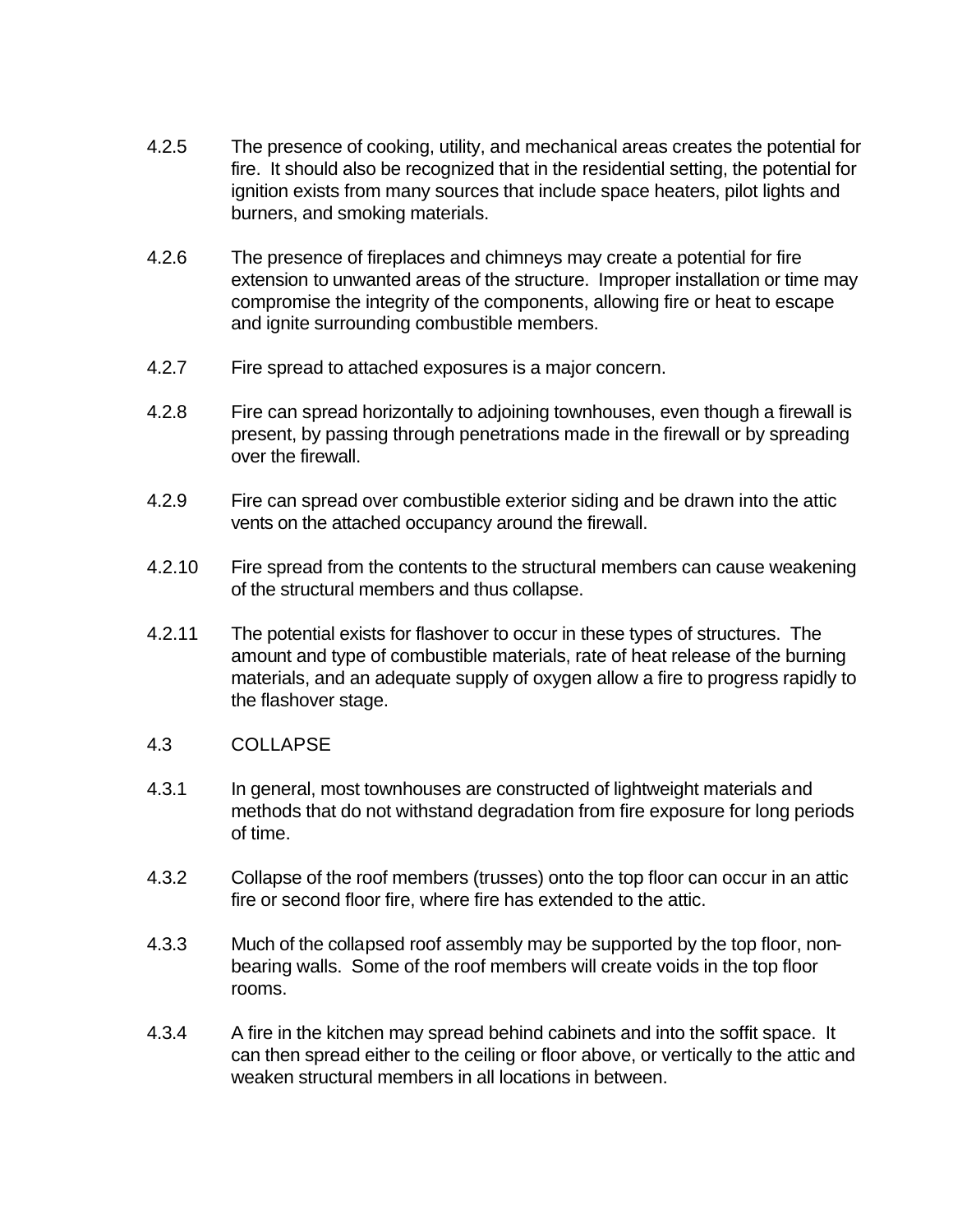- 4.3.5 Fires in unfinished basements will expose structural members of the floor above. This will rapidly cause weakening of the structural members supporting the floor above. Members should be aware that an attic fire could have begun as a basement fire, spreading to the attic through interior, vertical utility voids.
- 4.3.6 If fire is in the floor void immediately below operating firefighters, and the fire consumes structural members, the floorcovering may be the only thing supporting the weight of personnel. The importance of sounding or testing the stability of the floor cannot be overstated.
- 4.3.7 In commercial occupancies, the installation of suspended ceilings creates a combustible void that can spread fire over the heads of attack crews, and then suddenly drop fire onto or behind them, cutting off their exit.
- 4.3.8 Fire spread through joist spaces of sawn wood joists will be within that space. If the floor and ceiling void are plywood "I" beams or parallel chord trusses, the fire spread will be throughout the entire void space. The discovery of this construction feature shall immediately be communicated to command. In zero visibility, the ceiling should be probed with a hook or other tool.
- 4.3.9 Some commercial townhouses have elevators that can provide a means of vertical extension.
- 4.3.10 A masonry veneer wall can fall outward the distance of the height of the wall.
- 4.3.11 Overhead garage doors, if not chocked open, can close on crews operating on the interior of the garage, trapping them inside.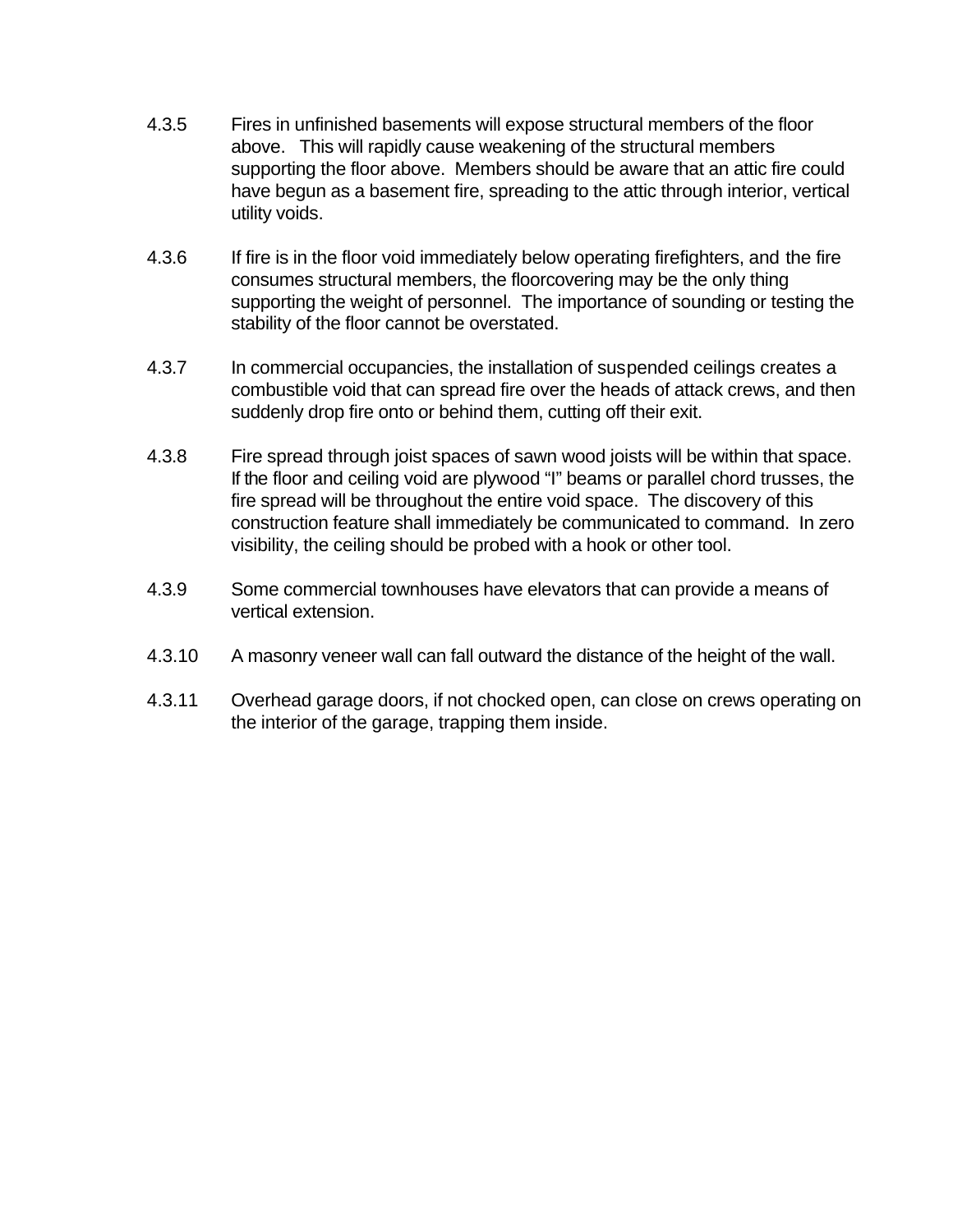# **5 FIRE OPERATONS**

# 5.1 STRATEGIC FACTORS

- 5.1.1 Life safety is the highest priority at all structure fires. However, the potential for life loss is most prominent in residential occupancies. This objective should be achieved through aggressive interior fire containment and primary search. All operational tactics should be assigned to support this strategic goal.
- 5.1.2 When it has been confirmed that the occupants of the structure are accounted for, self-evacuated, evacuated with assistance, or rescued, the strategic goal should then focus on firefighter safety and fire extinguishment.
- 5.1.3 In most cases, fire extinguishment should be achieved through an offensive interior attack. At times, size-up will indicate otherwise; however, personnel should anticipate an offensive interior attack.
- 5.1.4 The conservation of property should be a strategic goal throughout the entire incident.
- 5.1.5 The rescue problem should be addressed through an aggressive interior primary search for life that focuses on the area near the fire, as well as the bedrooms and means of egress. Ventilation in this type of structure is critical in facilitating a primary search. This may be achieved through the aggressive removal or opening of selected windows where occupants might be located.
- 5.1.6 If the EMS unit is staffed with members trained as firefighters, and there is no need for the treatment of trapped or injured occupants, this unit may be used as the "outside two," or assigned to other duties as determined by the incident commander. If this action is taken, an additional EMS unit should be requested to the incident for the treatment of injured firefighters or occupants.
- 5.1.7 The interior exposure problem should be addressed through rapid containment of the fire. This must include advancement of an interior attack line to protect any occupants within the structure, focusing on the interior stairway if present or other vertical voids. The interior fire will be of two types: fires involving only the contents, or fires that involve the contents as well as structural members. The latter scenario provides the means for fire to extend throughout the structure.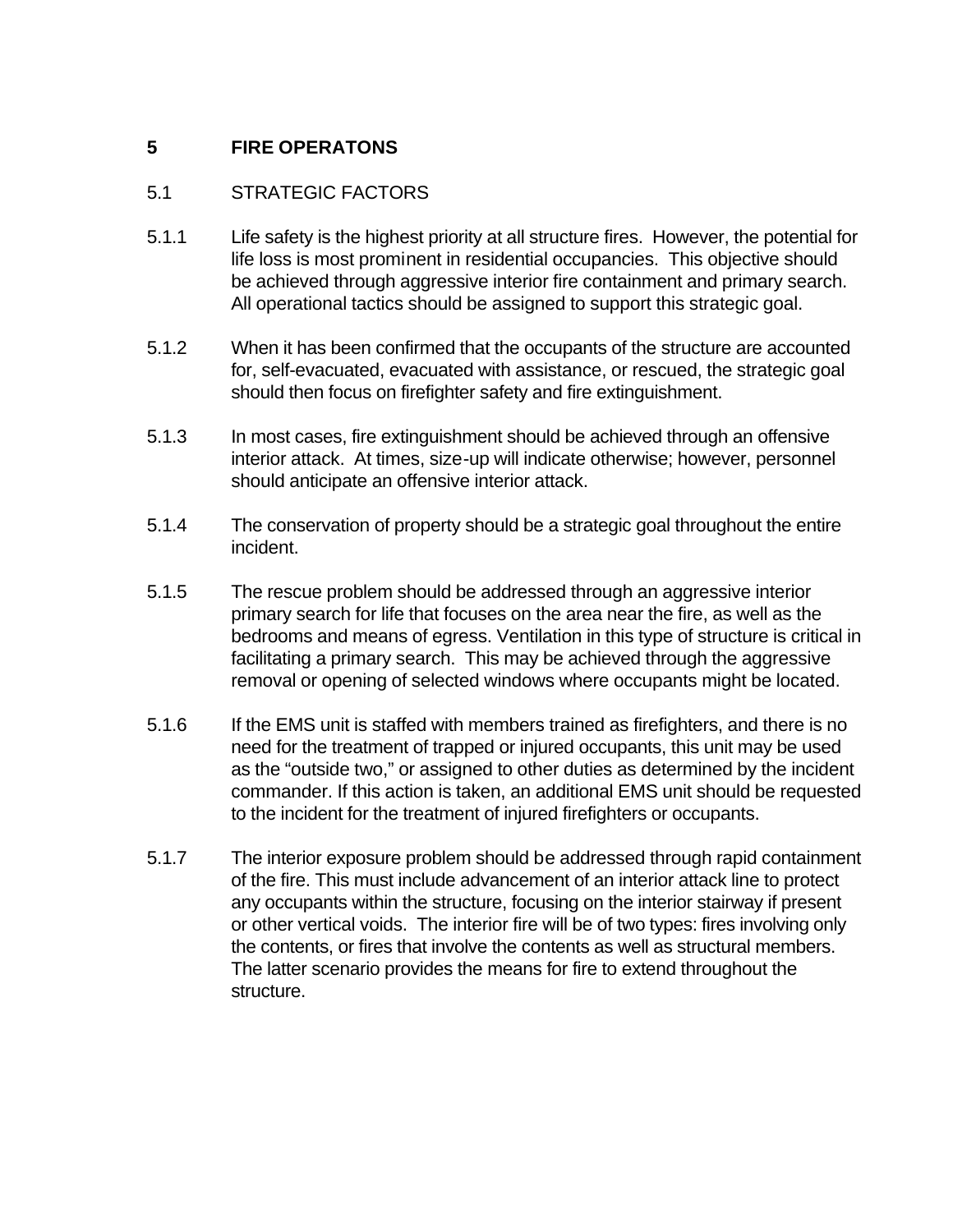- 5.1.8 The exterior exposure problem should be addressed through an aggressive offensive interior attack, an offensive exterior attack, or by protecting the exposures with a defensive attack.
- 5.1.9 The confinement of the fire should be achieved through the rapid advancement of an interior attack line to protect the interior stairway and advance to the seat of the fire. If it cannot be ensured that rapid extinguishment will be achieved, then it is imperative that the hose line(s) is located in such a way as to protect the victims.
- 5.1.10 The extinguishment of the fire should be achieved through the proper selection, placement, and application of the attack line(s). The compartmentation generally found in townhouses and rowhouses, as well as the fire loading, suggests that the 1¾-inch attack line should be effective in extinguishing most content fires. Fires involving structures of this type of occupancy may require the support of several equally effective and mobile lines.
- 5.1.11 The ventilation of this type of structure during a fire should generally be achieved through natural horizontal methods. The reason for venting should be identified and communicated to the assigned units.
- 5.1.12 The need for roof openings typically will only be required when the fire has entered the attic area or has gained access to vertical void spaces. Conventional construction provides the needed support to accomplish rooftop ventilation. Lightweight construction does not provide the support necessary and may result in early collapse. Crews ordered to perform rooftop ventilation in lightweight construction should be independently supported by the use of aerial devices.
- 5.1.13 Fire travel within these types of structures will be affected by the method of construction. Balloon-frame and platform-frame construction methods are common, and each presents a different concern. Balloon-frame construction requires the checking of all levels within the structure. Fire should be suspected of having entered the exterior walls. Platform construction offers some level of fire-stopping, but all affected vertical voids must still be checked for the presence of fire with attention given to the plumbing and heating areas.
- 5.1.14 Reconnaissance is a must to determine the fire's size, extent, and location before deciding on a course of action. When it is impractical for the first officer to personally view side 3, the officer should assign this task to another early arriving unit.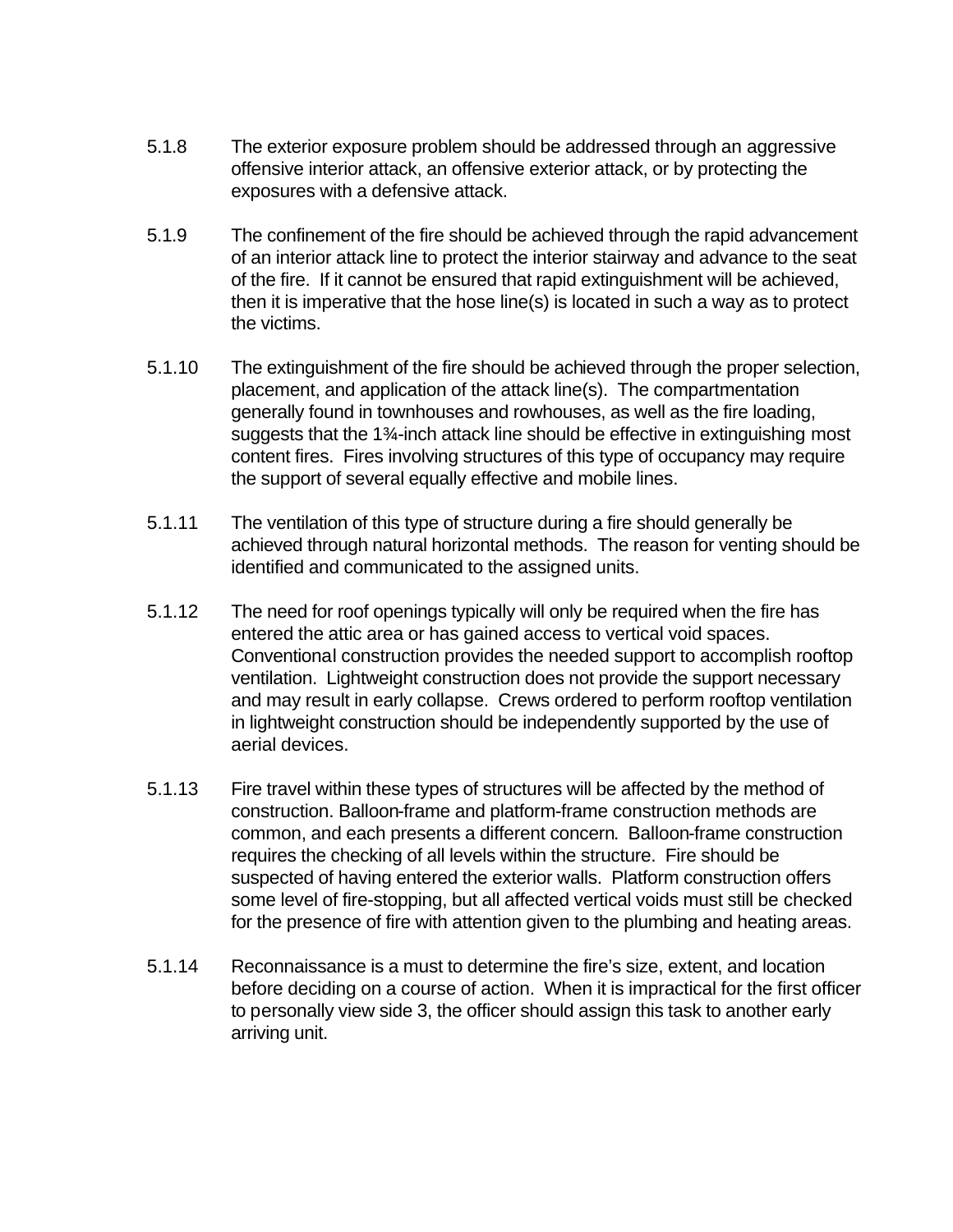- 5.1.15 As a general rule, certain situations should cue the officer-in-command to request a second alarm such as:
	- Fire in two separate occupancies
	- Fire on more than one level of the townhouse
	- Known rescues.
- 5.2 RESOURCES FOR FIRES IN TOWNHOUSES
- 5.2.1 The minimum resources assigned to incidents of fire in townhouses are:
	- 4 engine companies
	- 1 truck company
	- $\bullet$  1 rescue company or a 2<sup>nd</sup> truck company
	- 1 EMS unit
	- 1 battalion chief
- 5.2.2 The  $4<sup>th</sup>$  due engine shall assume the role of the Rapid Intervention Team (R.I.T.), unless otherwise assigned by the Incident Commander.
- 5.2.3 When reports of occupants trapped are received, the assigned resources should be modified to include ALS units, if not already dispatched.
- 5.2.4 Utility-fueled fires will require the assistance of the involved utility company.
- 5.2.5 The rehabilitation of companies that have been operating may require additional resources for relief as well as to staff "rehab".
- 5.2.6 Units encountering delays in responding should communicate this immediately, along with changes, in arrival order that will affect assignments. The dispatcher should notify the responding chief officer of these changes. The chief officer should be advised of and acknowledge companies becoming available and being added to the incident.
- 5.2.7 Reserve resources should be available in staging to meet contingencies as they occur until the fire is declared under control.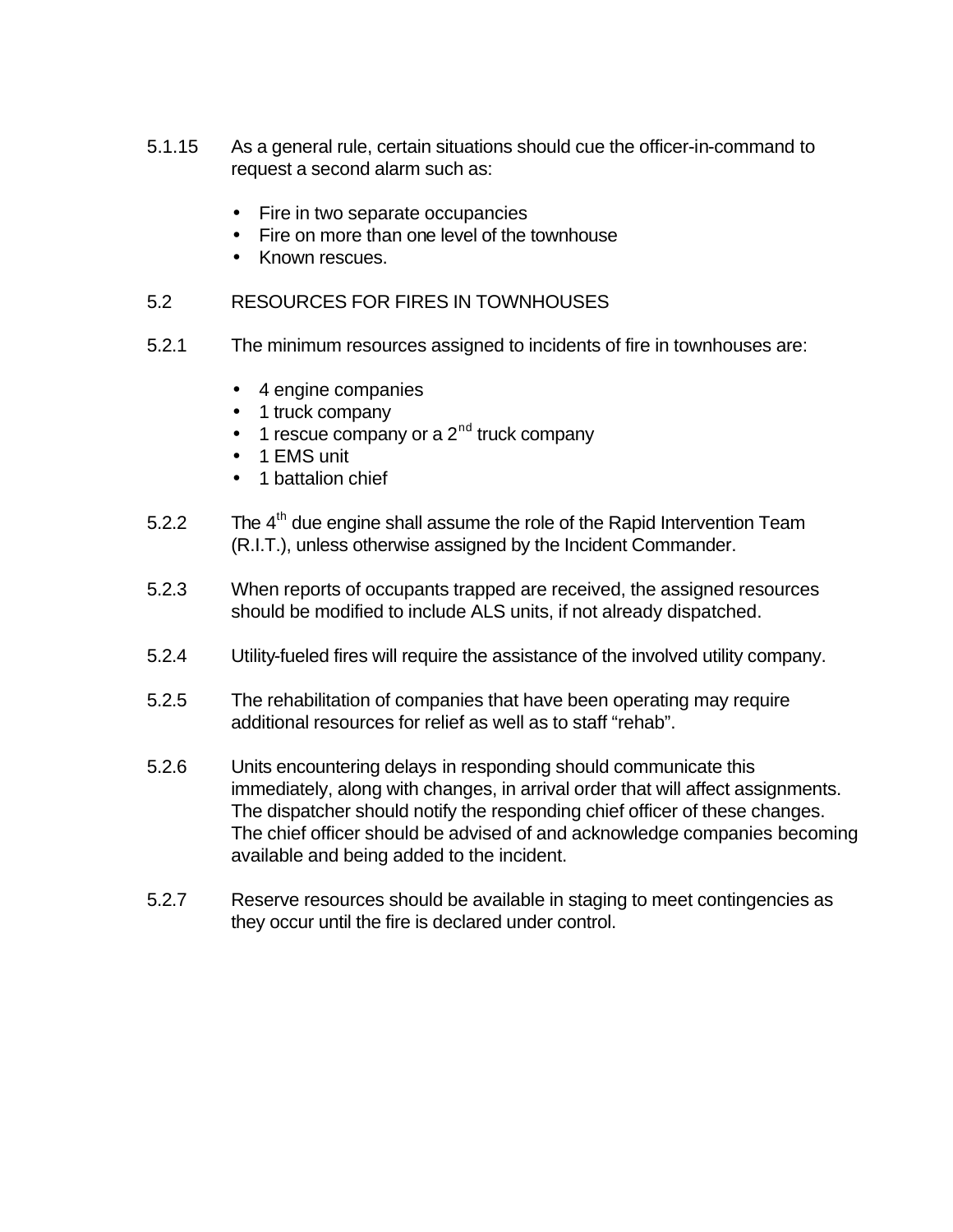# 5.3 APPARATUS POSITIONING FOR FIRES IN TOWNHOUSES

- 5.3.1 Typical positions and initial actions are listed below:
	- First due engine pull past the involved structure or stop short, allowing room for the truck to have the front; on-scene report, layout, size-up, situation report, initial attack line, search as the line is advanced
	- Second due engine water supply, back up line
	- Third due engine secondary water supply, check for fire extension, visual inspection of side C, and possible exposure line
	- Fourth due engine RIT
	- First due truck position in front of structure; force entry if needed, search, ventilation, ladders
	- Rescue or  $2^{nd}$  truck position away from structure; force entry if needed, search, ventilation, ladders. (See Truck and Rescue Company Tactics for more detail)
- 5.3.2 After viewing as many sides as possible, the first-due engine company should park in a position to allow for rapid advancement of hose lines into the structure, leaving priority position for the truck company. In most cases this will mean that the first engine pulls at least two addresses past the involved unit. If the truck is entering the block from the opposite direction, it is imperative that the engine stop at least two addresses short of the involved unit. The goal is to have the first arriving ladder truck in front of the fire occupancy with access to its ground ladder bed. As a rule, allow for at least 50 feet of clearance behind the truck's ground ladder bed.
- 5.3.3 The first-due truck company shall take a position at the most strategic location that will allow for rapid placement of ladders (front and rear) and entry into the structure. Use of the aerial should also be anticipated, and the turntable positioned either directly in front of the involved unit or upwind from the involved area.
- 5.3.4 The second-due engine shall ensure that a water supply is established.
- 5.3.5 The third-due engine shall position to allow the crew rapid access to the structure while maintaining access and egress to the incident for additional resources. The engine should take a position to prepare for providing a secondary water supply and to allow for coverage of the rear. If rear access is not available, the third-due engine should position at the end of the row closest to the involved unit. This is to ensure that hose lines can be placed to the rear.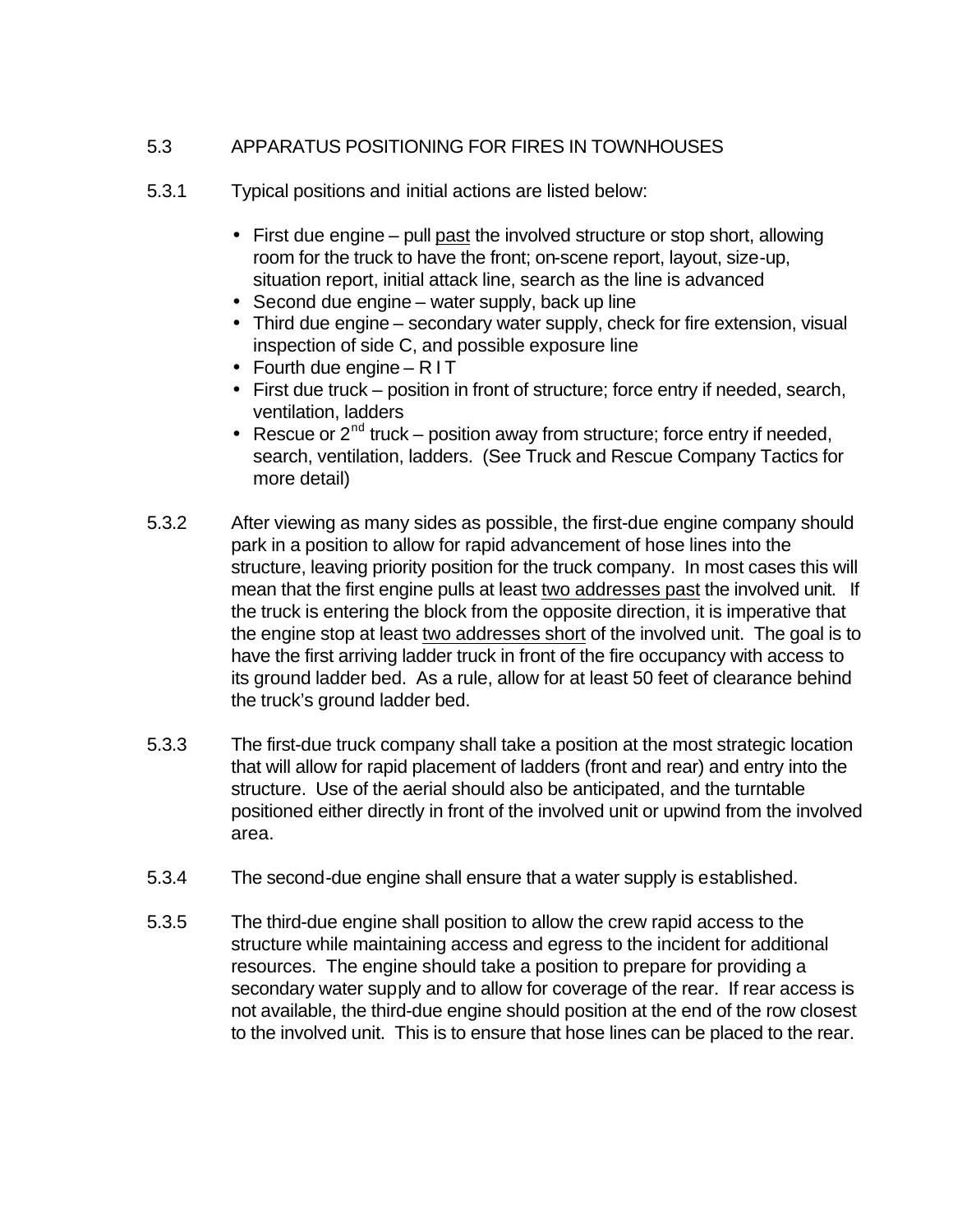- 5.3.6 The fourth-due engine shall position out of the way, so as to not block access for incoming trucks and assume the position of R I T. If needed, the driver may be assigned to supply water to the  $3^{\text{rd}}$  engine.
- 5.3.7 The rescue company should position to allow rapid access to the structure while maintaining access and egress to the incident for additional resources.
- 5.3.8 When an additional truck responds on the alarm, it should position in the rear or in a position to cover the rear. When there is no access to the rear, the additional truck should position on side A in front of the uncovered exposure. Ground ladders and truck operations in the rear will remain a priority.
- 5.3.9 The EMS unit should position in an area that will not block fire apparatus, and allow for unimpeded egress from the scene in the event patient transport is necessary.
- 5.3.10 The chief officer shall position the vehicle without blocking firefighting units, but in a position that will allow effective command of the incident.
- 5.3.11 In general, the only apparatus that should be in front of a townhouse fire should be the first engine and the first truck. This allows room to maneuver special apparatus later in the operation. All remaining apparatus shall position in single file to allow access for later arriving special units (tower ladder, additional trucks).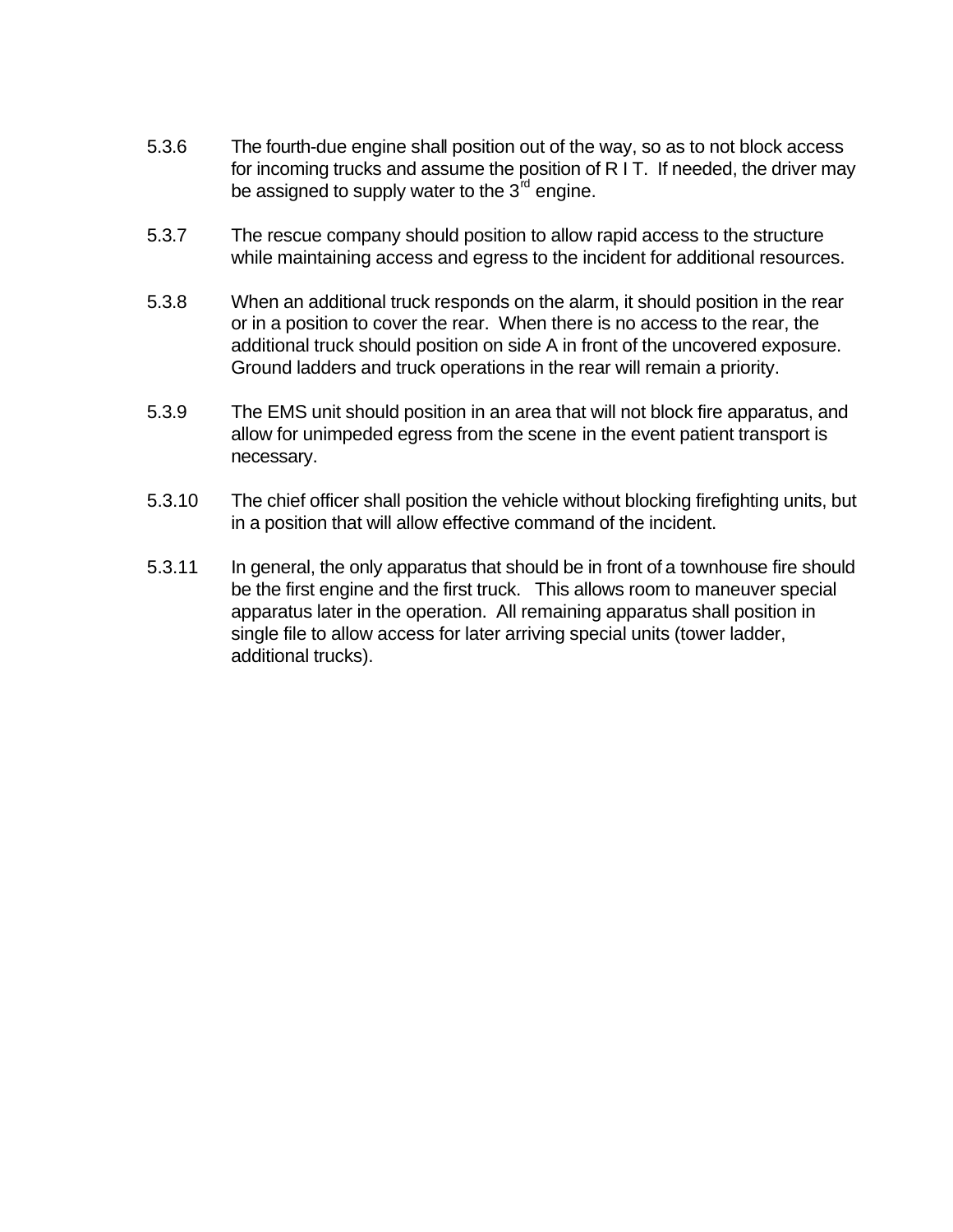# **6 ENGINE COMPANY TACTICS**

# 6.1 WATER SUPPLY

- 6.1.1 When dispatched for a fire in a townhouse, the first arriving engine will lay supply line(s) to establish the water supply for an offensive interior attack. The location and method of the hose lay should be communicated to the second-due engine company.
- 6.1.2 Often, the forward or straight hose lay of a single supply line is sufficient. If the street is wide enough, the officer shall ensure that the line is laid on one side of the street to maintain apparatus access. Often, however, the line must be laid in the center of a narrow street, as is often found in townhouse complexes, so the truck company can straddle it while moving into position.
- 6.1.3 If a large volume of fire or a dead-end street is encountered, two 3-inch supply lines or large diameter hose shall be laid. Consider the size of the structure to include at least the attached exposures.
- 6.1.4 A common problem in townhouse complexes is the water supply engine blocking access to the street when spotting the hydrant. This can prevent the truck or other companies from gaining access to the scene. The officer of the water supply engine shall use common sense and good judgement to prevent this from occurring. Consider the use of two 3-inch supply lines from the 2 ½ inch hydrant connections *or a short section of large diameter hose*. (Illustration 1 shows what happens when the supply engine spots a hydrant improperly.)
- 6.1.5 A hydrant in front of or across the street from the fire unit shall not be used if it will obstruct truck positioning. Again, two 3-inch lines *or a short section of large diameter hose* instead of the soft sleeve can be utilized for the hydrant connection.
- 6.1.6 Officers should avoid using hydrants at the dead-end of streets. The forward lay allows the best positioning for the first engine. When operating on a deadend street, the attack engine should always position past the involved unit to allow room for the truck.
- 6.1.7 The officer should be aware of the geographic layout of the townhouse complex. The street may be crowded or fire lanes may be blocked in the evenings.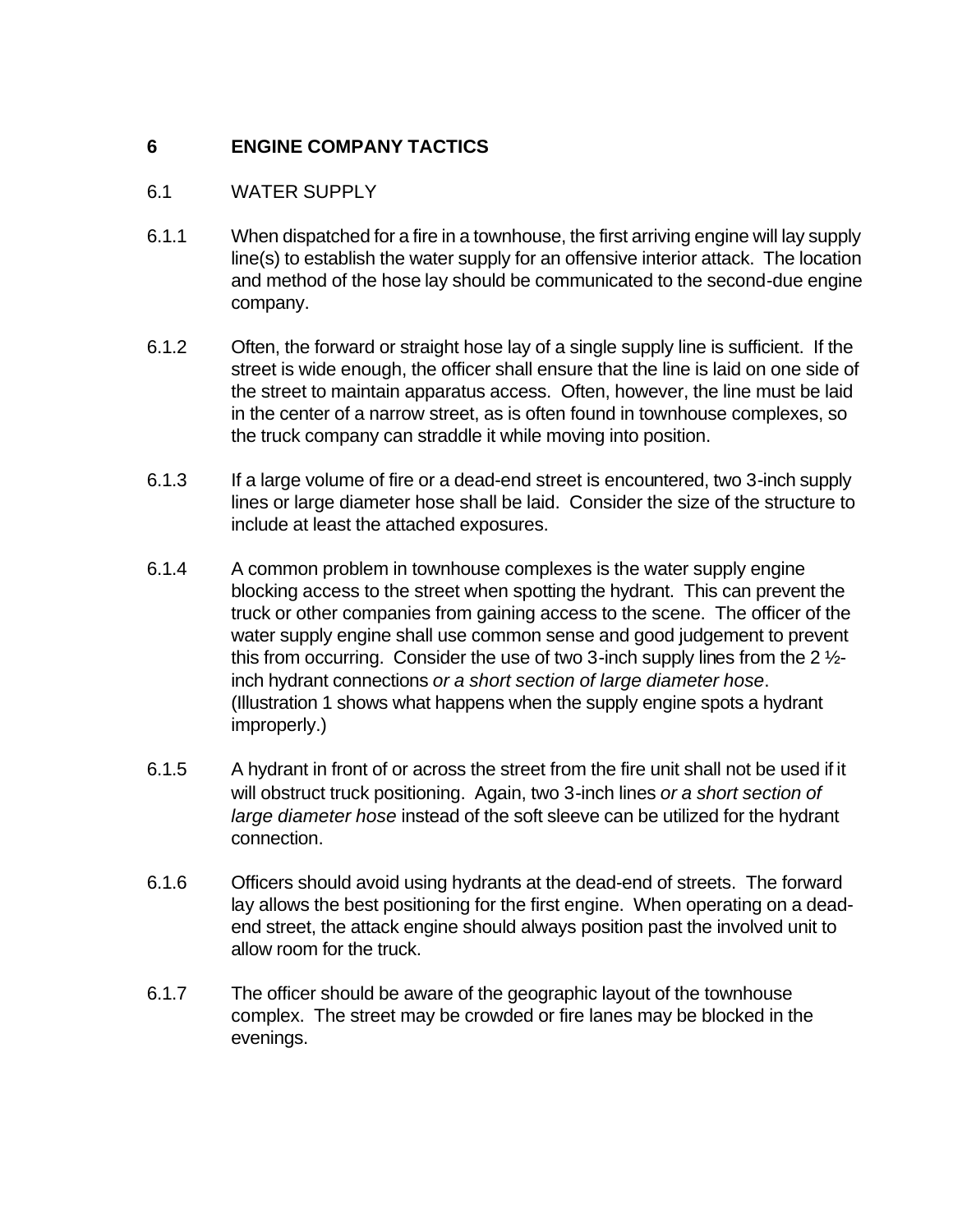- 6.1.8 Third- and fourth-due engine officers must be cognizant of the need for a secondary water supply and identify the location of additional hydrants and alternative sources of water.
- 6.2 ON-SCENE REPORT
- 6.2.1 The first arriving unit officer's report shall include the following information in the on-scene report:
	- Water supply/layout location (if not previously reported)
	- Type of structure
	- What is evident

#### 6.3 SIZE-UP AND SITUATION REPORT

- 6.3.1 The first-due engine officer should attempt to view as much of the structure as practical, noting location and extent of smoke and fire, rescues, access points, number of floors (front versus rear), utilities, and exposures.
- 6.3.2 The information gathered from the size-up will dictate the mode of operation and tactics employed. The size-up results are reported through the situation report, and shall include command statement, initial assignments of on-scene companies, and requests for greater alarms, if needed. Progress reports will follow.
- 6.3.3 Should interior operations be initiated, the first engine company will begin operations following two-in/two-out guidelines.
- 6.4 INITIAL LINE
- 6.4.1 The initial attack line for most fires within this type of structure will be the 1<sup>3</sup>/<sub>4</sub>inch pre-connect, allowing for the needed speed, mobility, and fire flow. The first-due engine crew will usually be responsible for deploying this line. An exception might be when the unit arrives alone, and an obvious need for an immediate rescue is indicated.
- 6.4.2 The advancement of the initial attack line will generally be through the front door of the structure. In most cases, the hose line will be charged prior to entering. The attack should be made from the unburned portion of the structure toward the seat of the fire. This may dictate entrance from a location other than the front door. The first due engine will normally accomplish entry on its own. However, the forcible entry task, when needed, remains the responsibility of the first due truck or rescue.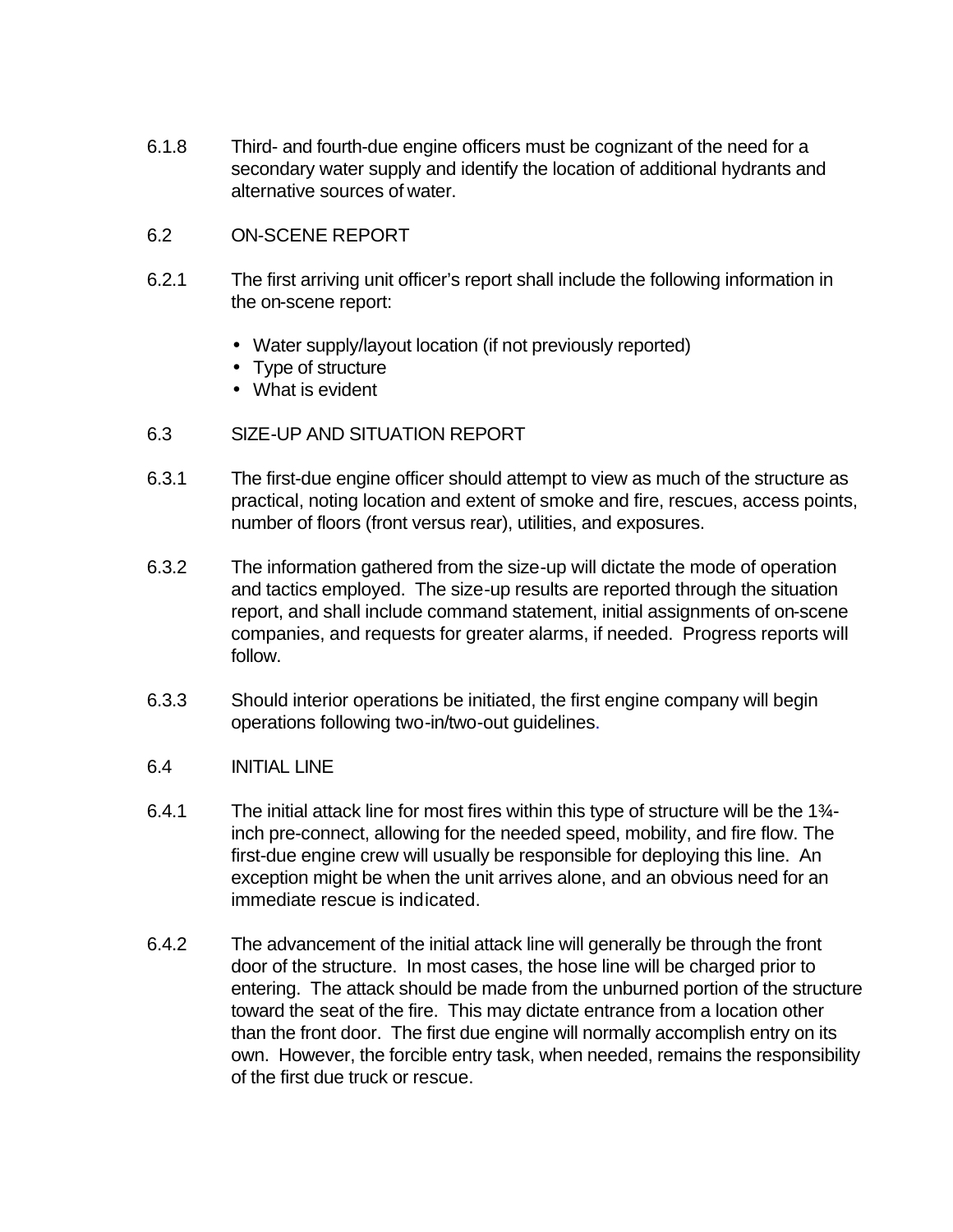- 6.4.3 The purpose of the initial attack line is to protect occupants, the interior stairway, and if possible, advance to the seat of the fire for confinement and extinguishment.
- 6.4.4 The conditions found upon arrival and the information gained during the sizeup, may dictate changes in these tactics.
- 6.5 BACK-UP LINE
- 6.5.1 The back-up line for most fires within these types of structures will be the  $1\frac{3}{4}$ inch pre-connect, allowing for the needed speed, mobility, and fire flow. The line should be of sufficient length to reach the location of the initial attack line or to be advanced to the area above the fire, if required.
- 6.5.2 The second line will generally be stretched from the first arriving engine company apparatus. In most cases, the second arriving engine company will accomplish this task.
- 6.5.2.1 This line shall be capable of delivering a greater amount of water than the initial line. In the case of a 1¾-inch line, adjustments will have to be made to produce the higher flow. The need for advancement will be determined by the progress of the initial attack line. If the back-up line is not needed to support the attack line, it may be used as the line above the fire. Command must be informed.
- 6.5.2.2 Before moving to the floor above, this line shall make sure a hose line on the fire floor(s) is in place and making progress. The best way to ensure the safety of the search crew above is with the line at the base of the stairs on the fire floor. From here, the hose crew can observe fire conditions and prevent fire from spreading up those stairs.
- 6.6 LINE ABOVE THE FIRE
- 6.6.1 Officers should consider an additional hose line for operations above the fire. There are two purposes of the line above the fire. The first is to protect the company doing the primary search of the floor above and the second is to extinguish vertical extension.
- 6.6.2 **No more than two hose lines shall be stretched through any one entrance into a building.** The advancement of additional lines should incorporate alternate means of entry.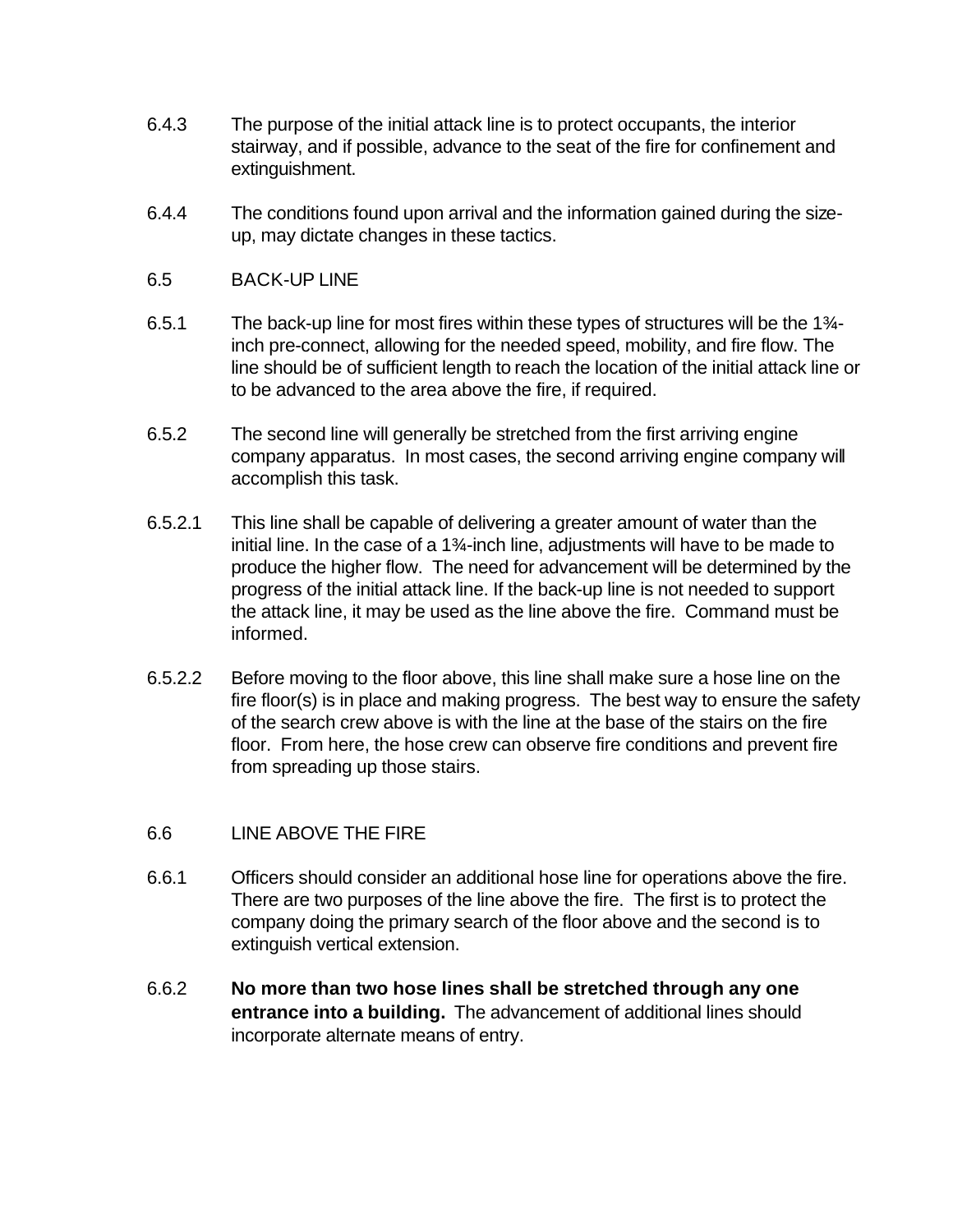- 6.6.3 The line assigned to the floor above the fire in these types of structures will generally be the 1¾-inch pre-connect, allowing for the needed speed, mobility, and fire flow.
- 6.6.4 This line should be of sufficient length to reach the area above the fire and into the attic, if required. Often the third-due engine company will be responsible for this task. The unit this line is deployed from will be determined by the incident commander, or assigned unit officer.

#### 6.7 BASEMENT FIRES

- 6.7.1 Size-up at a basement fire is critical to the success of the operation. The location and extent of the fire, building construction, as well as points of access to the basement, must be determined early. If the fire is known to be in the basement, the officer must quickly determine if an exterior access to the basement is present. This exterior door most often will be in the rear.
- 6.7.2 The objective, when attacking a basement fire, is to keep the fire from extending vertically by containment and extinguishment. This will require two lines. The need for both lines to be coordinated and rapidly get into position is of utmost importance in these types of fires.
- 6.7.3 The first line should be stretched to the first floor to contain the fire, protect the occupants, and searching firefighters, by closing the basement door or using a fog pattern aimed at the ceiling over the stairway. It is imperative that this fog stream NOT be directed downward into the stairwell. The interior basement stairs are normally located under the stairs to the second floor and face the rear of the structure. The officer of this line must carefully size-up the structural integrity when determining if the line should be positioned at the top of the stairs, or in a position closer to the entrance door.
- 6.7.4 The second line shall be stretched to the exterior doorway for attack. This stream should be a straight or solid stream to avoid forcing fire, heat, products of combustion, and steam up into the first floor. The exterior attack line shall not begin the attack until it has been confirmed that the first line is in position and ready. The preferred point of attack is the exterior door that leads directly into the basement.
- 6.7.5 The second line shall be stretched to the rear around the end of the row of townhouses if close, or through an attached exposure if the row of townhouses is long. This may require the use of the leader line or an even longer handstretched line. Either task will be time-consuming. The hose crew should anticipate heavy fire upon arrival.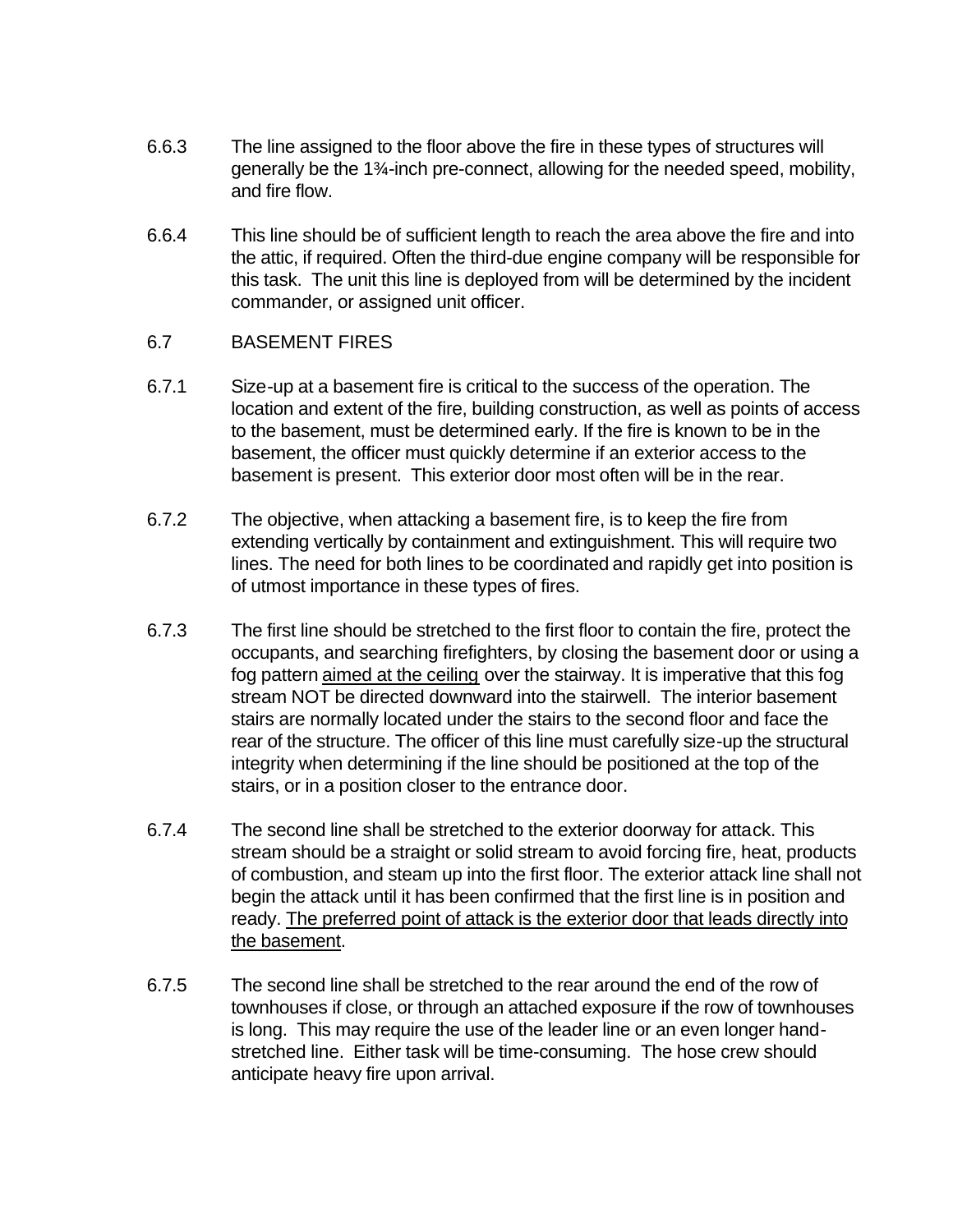- 6.7.6 Basement fires sometimes need to be attacked with the first line going down the interior stairs. This may be necessary because an exterior entrance into the basement is not accessible, or there may be no entrance at all. Under these circumstances, the officer will need to determine if it is safe to attempt going down the basement stairs for a direct attack on the fire. The officer must carefully evaluate the structural stability, life hazard, and the fire and heat conditions at the top of the stairs. Good judgment must be exercised in deciding if it is safe to proceed down the stairs. In this case, the second line shall back up the first line.
- 6.7.7 If **only one line is available,** or fire or structural conditions do not permit the first line to go to the first floor, then the first line should be stretched to the exterior doorway for attack. After the fire has been knocked down from the exterior entrance to the basement and the first floor is deemed safe for entry, the second line shall be brought to the first floor to extinguish any vertical extension on the floors above. The officer of this line must carefully size-up the structural integrity in determining where or if the line should be positioned on the floor above the fire. This line has two objectives, extinguish any fire that has extended upward, and to protect searching firefighters.
- 6.7.8 Occasionally, heavy fire conditions are encountered that prevent an attack from the first floor and there is no exterior entrance to the basement. An option that officers can exercise is that of knocking the fire down from outside the basement. This can be accomplished by applying a fire stream into the basement through a window opening. In most cases, this stream should be a straight or solid stream to avoid forcing fire, heat, products of combustion, and steam up into the first floor. Another option would be to cut a hole in the floor above and operate a fog or distributor nozzle. In either case, officers must ensure that no firefighters have entered the basement and that the application of the stream is simply to knock the fire down so that entry can be made.
- 6.7.9 Should a basement fire occur in a balloon-frame structure, early attention should be given to checking for extension through the stud spaces in the exterior walls. Fire should be expected to extend to all floors and the attic.
- 6.7.10 The advancement of lines for an interior attack of a basement fire must be coordinated with aggressive ventilation of the basement and floors above.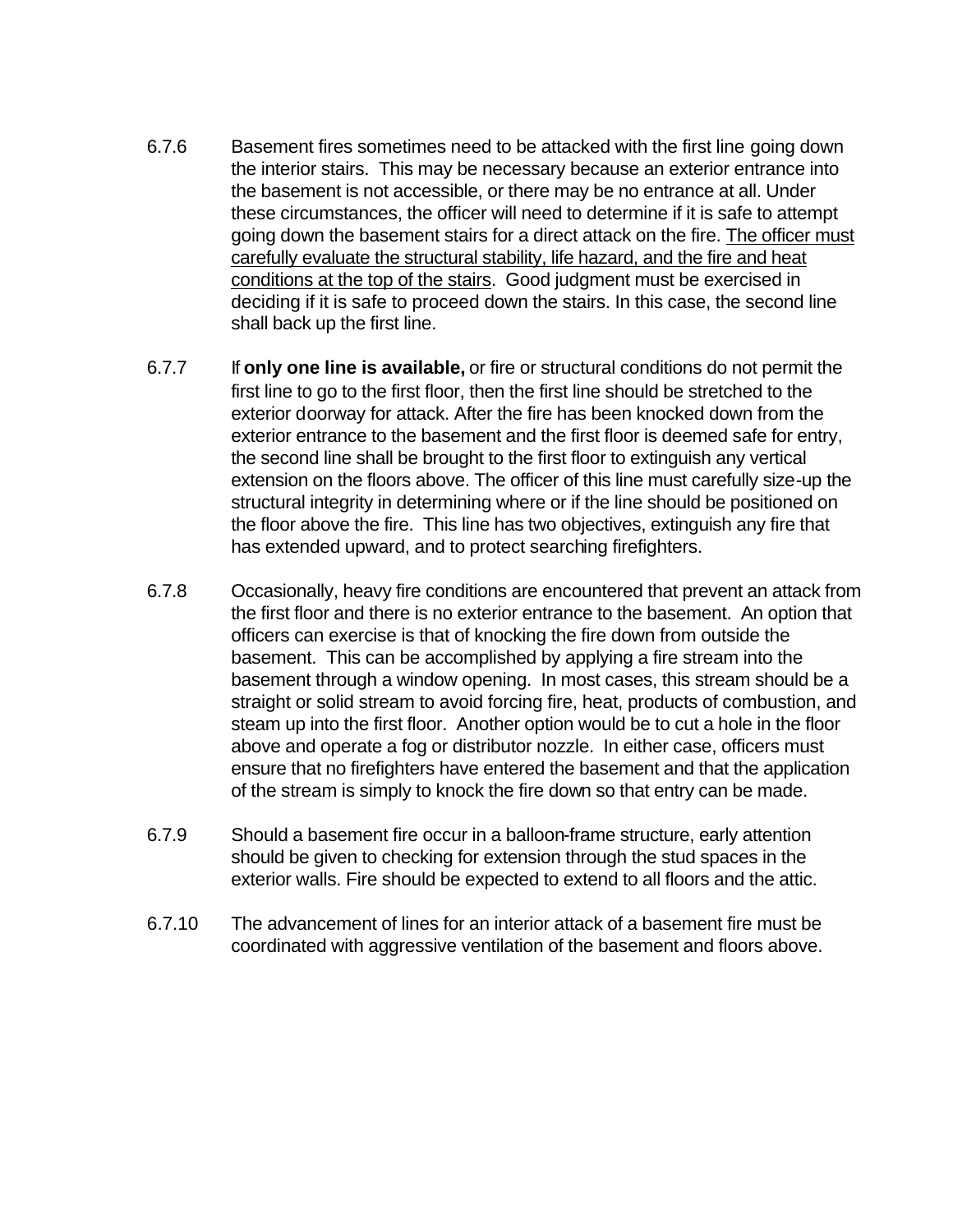- 6.7.11 When a fire in the basement is suspected and, if the rear is inaccessible, consider positioning an engine at the end of the row of townhouses, but on the end closest to the fire unit. This will facilitate stretching a line to the rear of the row to attack the basement fire. In many cases, this facilitates stretching hose lines to the front and rear of the row of townhouses.
- 6.7.12 Units should expect forcible entry problems, not only through the exterior basement entrance, but also through a locked rear courtyard gate.

## 6.8 GARAGE FIRES

- 6.8.1 The objective when attacking fires that originate in an attached garage is to confine and extinguish the fire from the unburned area of the structure, secure the overhead door in the open position, and prevent extension of the fire to the living area.
- 6.8.2 The need for quick assessment of extension into the living area and attic is imperative. The attached garage fire is known for its ability to extend to upper floors and the attic. The need for companies to check these areas and have charged lines to support them is crucial.
- 6.8.3 The garage may be located under a living area. This area must be quickly checked for smoke and fire spread. Companies operating in this area should be cautious, as the fire below them has direct access to the floor members supporting them.
- 6.8.4 The fact that a garage may have two means of access offers two alternatives that may be utilized to proceed to the seat of the fire.
- 6.8.5 When the initial line is advanced through the overhead door, the status of the door leading to the living area must be known. This door must be closed and protected to prevent the spread of fire and/or smoke to the interior of the house. A hose line must also be advanced through the house to the garage door to prevent extension. The fire attack must utilize a straight or solid stream to prevent the fire and products of combustion from being driven into the main portion of the house.
- 6.8.6 If the decision is made to advance the initial line through the living area of the structure for the attack, the engine company must be ready to operate the line when the door is opened. If this door was left open at the time of the fire, the advancing engine company should anticipate encountering fire in the living area near that door. A second line should be advanced to back up the first or to proceed to the upper floors.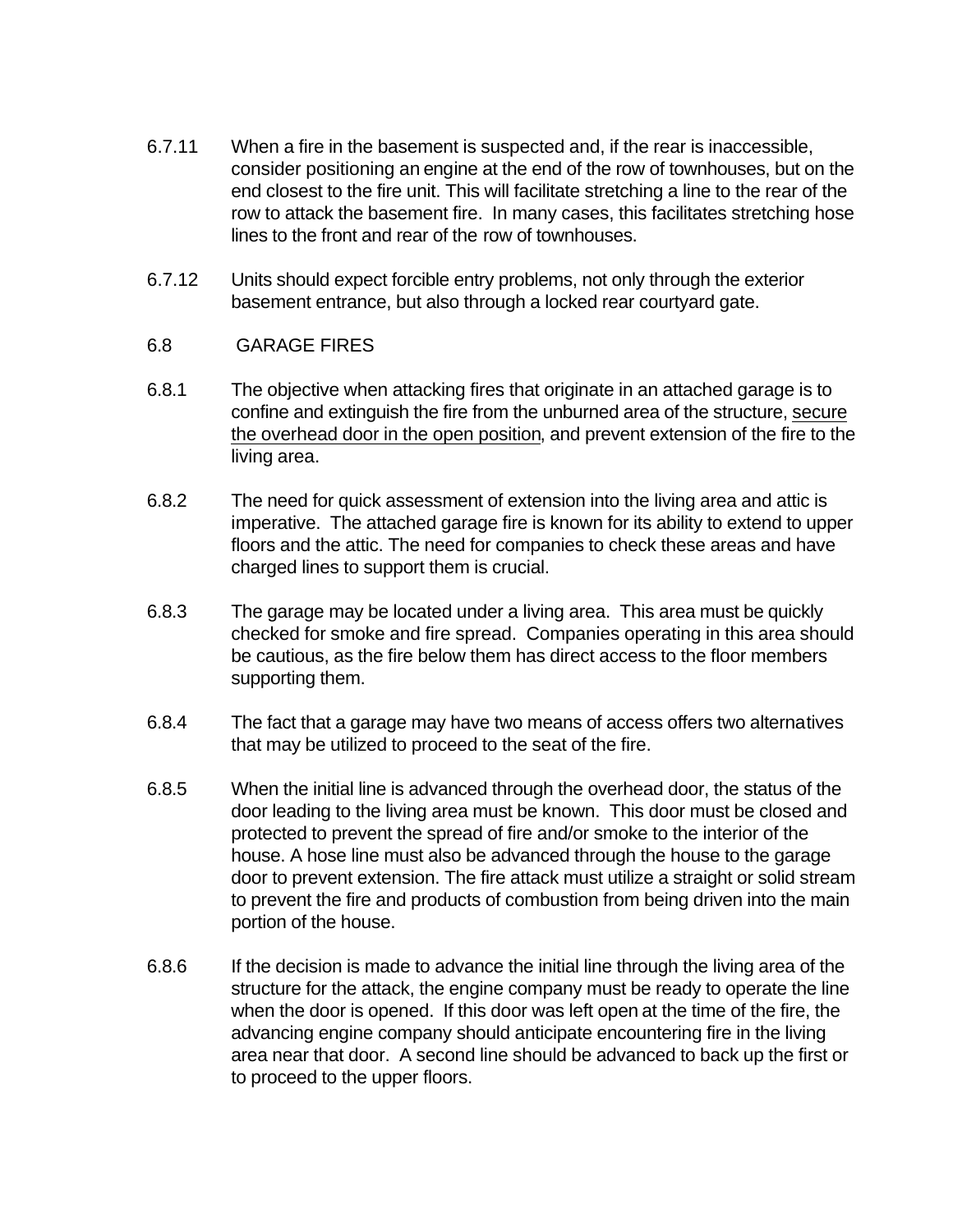- 6.8.7 Many times the fire will have originated in a vehicle parked within the garage. Standard precautions associated with all vehicle fires, such as exploding bumper cylinders or ruptured fuel tanks, should be observed. An option may be to breach an exterior wall to accomplish initial knockdown.
- 6.8.8 Breaching the overhead door in the center about three-quarters of the way up from the bottom can at times provide access to the overhead door manual release. If the manual pull cord is still intact, it may be within reach of the opening made in the door. Pull the cord to disengage the door from the motor; allowing the door to then be raised.

## 6.9 ATTIC FIRES

- 6.9.1 Fires in the attic of townhouses are a result of fire originating in one of several areas. These areas or situations include:
	- The living area or basement that has extended into the structural components and enters the attic via void spaces
	- Interior fire that has vented through a window and exposes the vented soffit area
	- Fire that has originated on the exterior of the dwelling, has involved the siding, and exposes the soffit area
	- Fire that has originated in the attic itself by natural occurrences such as lightning strikes, electrical, or mechanical malfunction
- 6.9.2 Well-involved attic fires in townhouses require a change in the assignment of hoselines. The attached exposures become a high priority in this situation. The most severely threatened exposure should be covered by the second hoseline. The third line should then go to the opposite exposure. Additional resources will be required to support these lines and for subsequent assignments.
- 6.9.3 Tactics involving fire in the attic will vary to some extent based on the location of the seat of the fire. In the case where fire has originated in the living space or basement, the fire will have to be controlled based on an aggressive interior attack on the seat of the fire, followed by hooking voids and ceilings to expose hidden fire in voids, and fire in the attic. These fires may be controlled by one line in the area of fire origin, or normally will require extensive hooking and multiple lines to extinguish, depending on the amount of extension and spread.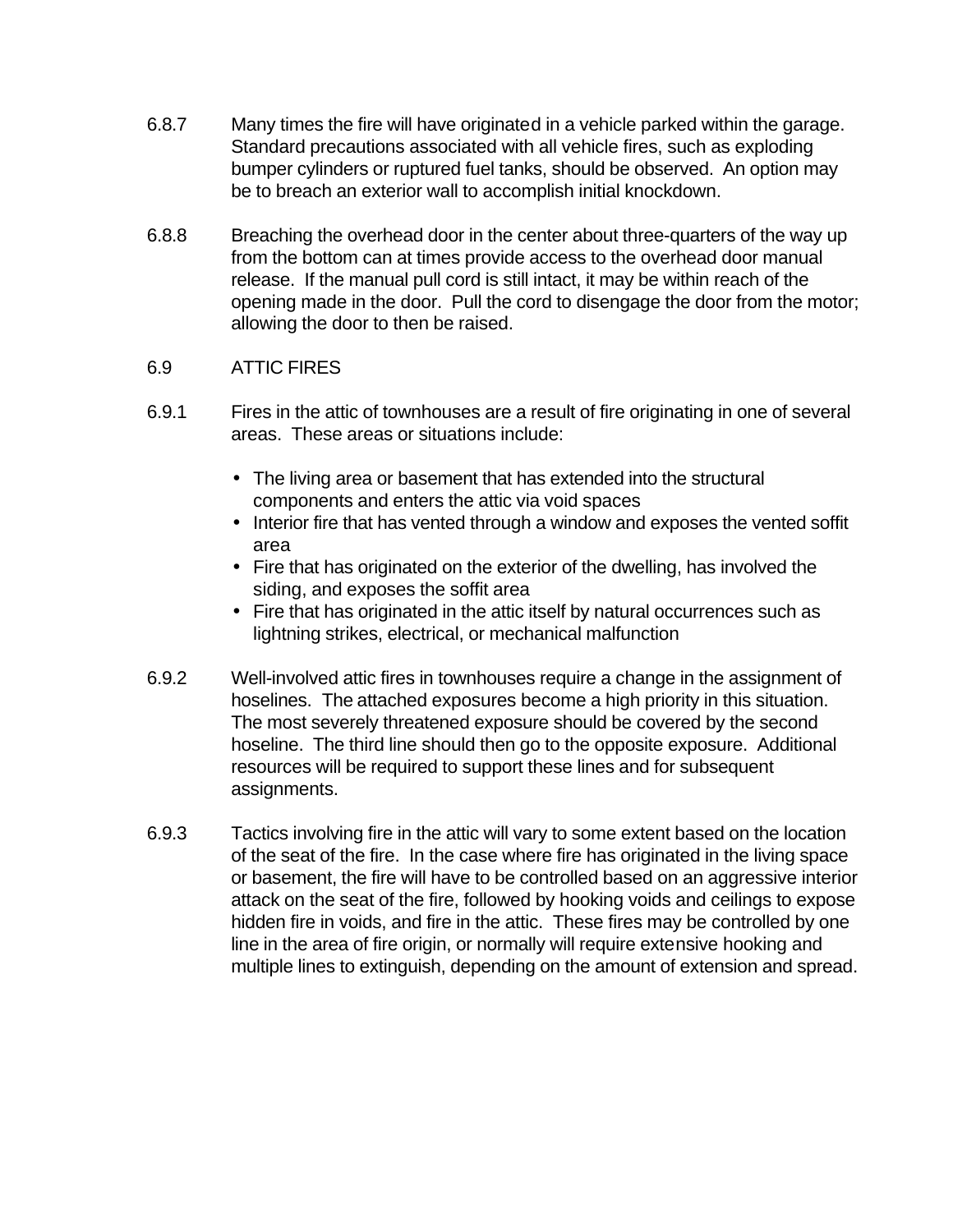- 6.9.4 In some situations, fire exposes the soffit area under the eaves which is vented into the attic. This can be caused from fire blowing out windows, a doorway below, or from a fire that originated on the exterior of the structure. In these cases, the first task is to conduct a quick sweep of the soffit and eave line with a hose stream. This quick sweep is intended to knock down fire extending into the attic through the soffit vents. The steam conversion drawn into the attic area can help deter fire advancement to this area before an attack on the seat of the fire is commenced.
- 6.9.5 When encountering fire in the attic only, with no involvement of the living space, unit officers must consider the following as operations commence.
- 6.9.5.1 At this time, the occupant's personal belongings in the living space are not involved in the fire.
- 6.9.5.2 Conditions may be very tenable in the living area, even when there is extensive fire above.
- 6.9.5.3 At this point there is high heat and fire in an unoccupied, relatively confined area. A hose stream utilizing a fog pattern is indicated in this instance. Crews will want to use an attic scuttle if readily available, or poke a small hole for placement of the nozzle. Flow the fog pattern for several seconds. The fire should darken down due to the steam conversion and expansion. Avoid flowing the nozzle too long, or the ceiling may become saturated and collapse into the living area.
- 6.9.5.4 The intent of this approach to attic fires is to rapidly knock down the bulk of fire in the attic area until primary search, vertical ventilation, and salvage operations are completed. Extensive ceiling removal may still be required to check for extension, expose pockets of fire, or for the removal of blown-in insulation. However, this tactic can "buy' crews the time to search the occupancy and deploy salvage covers without pulling the fire down into to the living space
- 6.9.5.5 If the attic area has a floor, the nozzle stream will normally not be able to penetrate the attic. In these instances, the officer should look for a pull-down or constructed stairway. If no stairway is found, consider opening the ceiling within approximately 2 feet of the exterior wall where the pitched roof eaves terminate. This area is often not floored due to its inaccessibility and lack of storage space.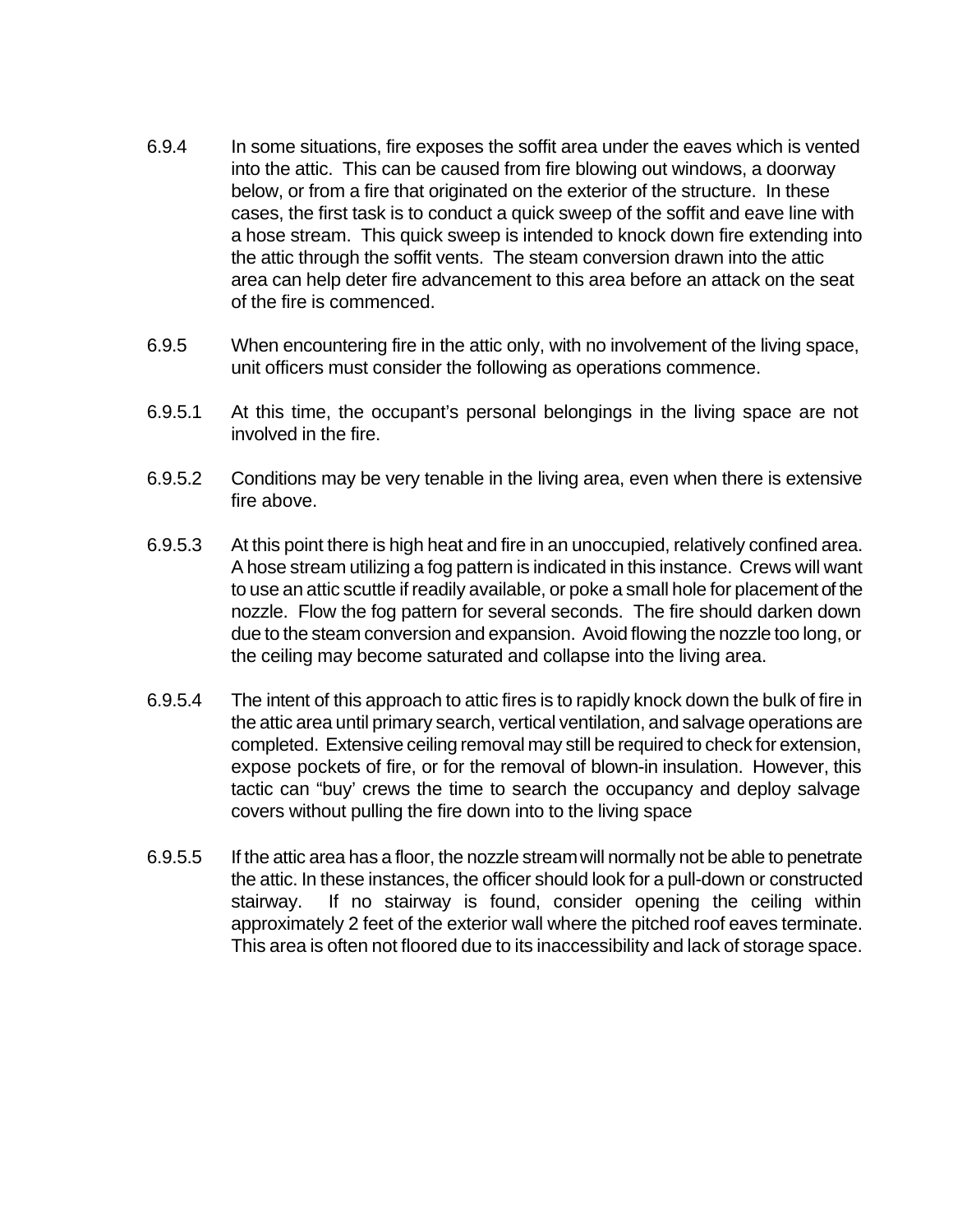- 6.9.5.6 Pull-down attic stairs shall not be used where fire has been present. These stairs are typically rated to only 250 pounds. Their integrity due to exposure to fire is questionable. A FD attic ladder may be needed, however in most situations the nozzle can be advanced through the opening in the 8-foot ceiling without ladders.
- 6.9.5.7 Attacking the fire through an exterior gable vent should be considered when access to the attic area from the interior would be too time consuming due to the presence of flooring in the attic. Breaching the siding for nozzle access is also an option when interior access is not possible. A piercing nozzle, which typically delivers over 100 gpm, is also an option, but the reach of its stream is very limited.
- 6.9.5.8 Aggressive salvage operations and primary search should be ordered as the hose line is being deployed.
- 6.9.6 The interior officer should request a report from the command officer on the exterior to convey their observations as the fog stream is being deployed. For example, a report of heavy steam production would indicate that the stream is effective.
- 6.9.7 A roof collapse hazard is present in townhouses. This is a particular concern with the presence of furnaces and hot water heaters in the unfinished attic areas.
- 6.10 LARGE VOLUME FIRES (Volume of fire is such that fire spread to adjoining exposures is a major concern.)
- 6.10.1 It may be necessary for the first engine to perform a holding action or a quick knockdown on the townhouse of origin by using the deluge set or 2 ½-inch line.
- 6.10.2 The next line shall be stretched into the most severely threatened exposure, most likely, downwind.
- 6.10.3 The third line goes to the rear or the opposite exposure as determined by Command.
- 6.10.4 The third engine is still responsible for rear coverage.
- 6.10.5 In the situation where a heavy volume of fire is encountered in the townhouse of origin, it may be appropriate for the first arriving officer to address the attached exposures first.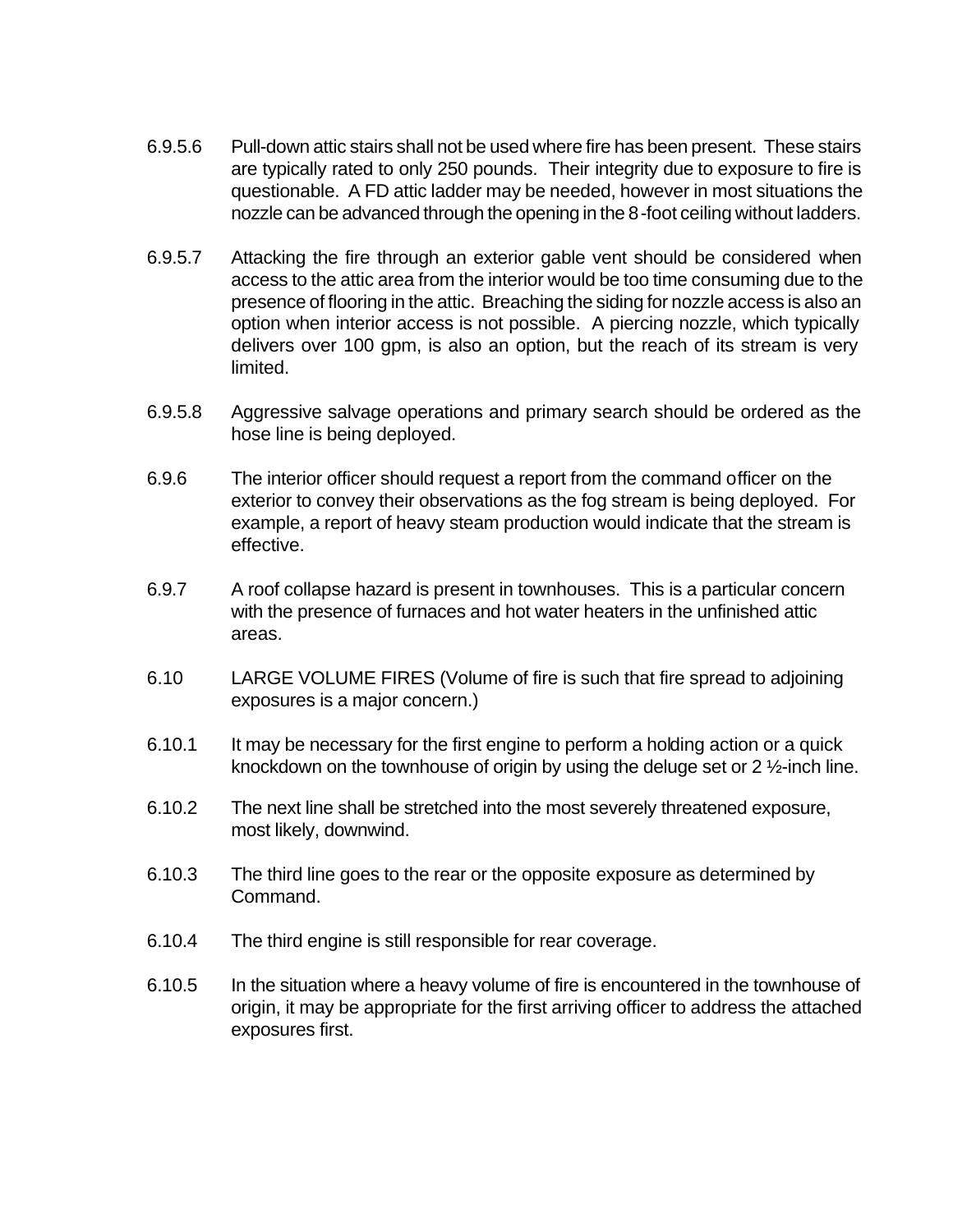6.10.6 This situation may require an elevated stream for extinguishment. Officers shall keep this in mind while positioning apparatus and establishing water supply. If a tower ladder is not on the assignment, consideration should be given for special calling one. Remaining companies shall preserve access to the scene for truck companies.

#### 6.11 EXPOSURES

- 6.11.1 The purpose of the exposure line(s) is to prevent or extinguish fire spread into any attached exposure. It may also be used to prevent exterior spread or autoexposure.
- 6.11.2 Areas to be checked are the attic, basement, and intervening floors. In the case of piggybacks with fire on the lowest level, checks may need to be made into two or four attached exposures above. Basically, any separate unit that is attached to the occupancy of fire origin must be checked. If evidence of fire spread is found, call for a hose line.
- 6.11.3 The 1 ¾-inch hand line is normally sufficient for this task because of its flow and mobility. The company officer shall ensure that it will be of sufficient length.
- 6.11.4 In the case of the rear exterior exposure, stretch the line via the shortest route. However, if wind is a factor, consider stretching the line through the upwind, attached exposure, or around the upwind end of the row. This adds protection for operating personnel with the wind being at their backs.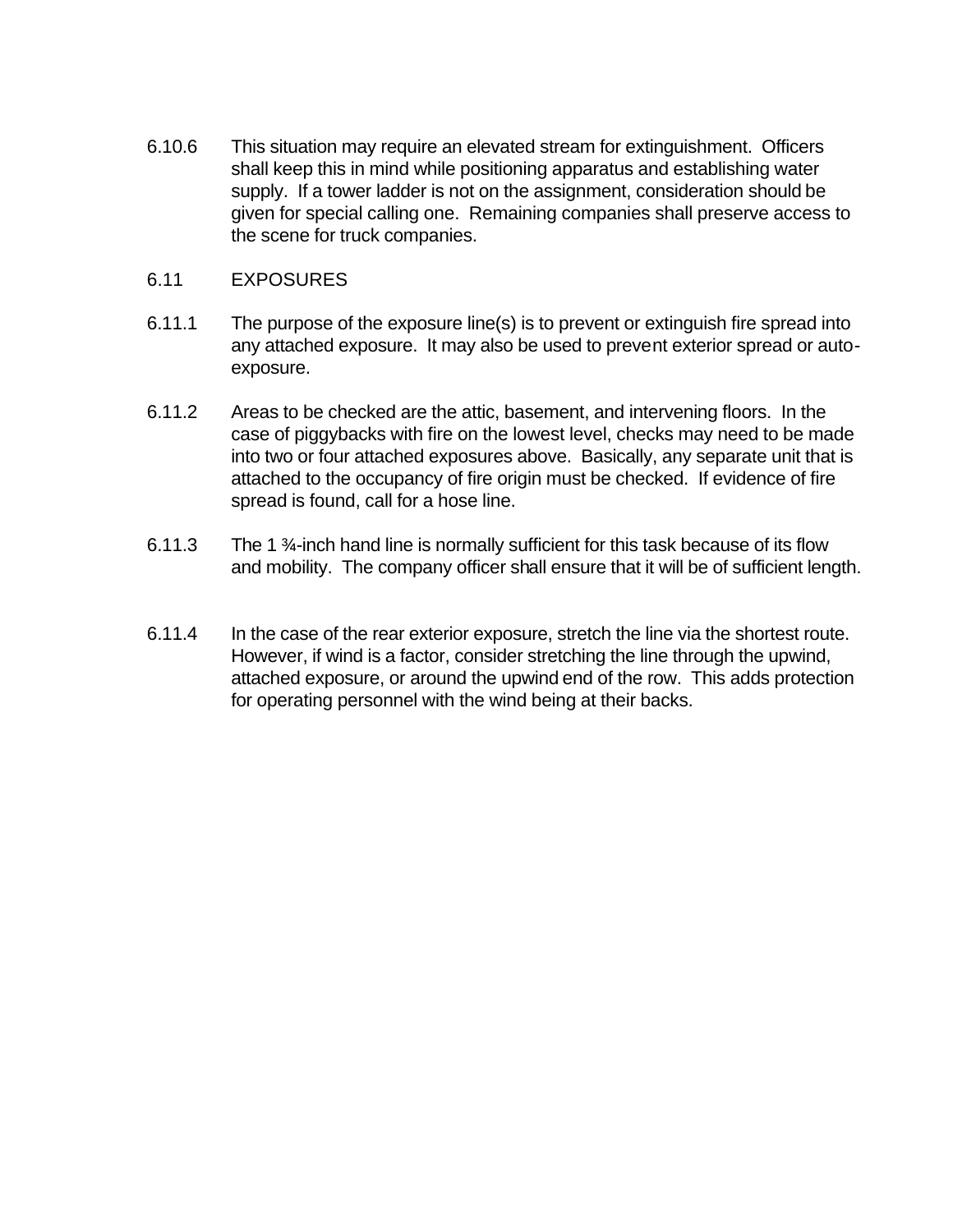# 7 **TRUCK** *and Rescue* **COMPANY TACTICS**

**NOTE:** The rescue and truck company's functional duties on a fire call closely parallel one another. Tasks assigned such as a search for victims and location of the fire, forcible entry, ventilation, and control of utilities, may be carried out by either of these units. Assignments specific to the truck would **normally** involve laddering, whereas the rescue might be called to use extrication and cutting tools or specialized equipment carried on the apparatus. The truck and rescue companies perform vital functions on the fire ground. Success in preserving life and property hinge on the proficiency of the members performing these duties. When a second truck is dispatched to a townhouse fire in lieu of a rescue, the **second truck** will assume duties assigned to the **rescue** as described in this section.

- 7.1 POSITIONING
- 7.1.1 There are three general locations for turntable placement at townhouse fires. These are determined by degree of fire extension and location.
- 7.1.1.1 If it is a contents fire with an aggressive interior attack, place the turntable in front of the involved unit. This will facilitate the best placement of the aerial to windows, if needed. The aerial will be able to be raised to the roof of the involved unit or to either exposure easily from this position.
- 7.1.1.2 If there is an attic fire, place the turntable in front of the upwind exposure.
- 7.1.1.3 For a heavily involved situation that may require the use of elevated streams, the turntable of the first truck should be in front of the most threatened exposure. A second truck should be in front of the next most severely exposed unit unless otherwise directed by Command. If possible, both turntables should be able to rotate back to the original fire occupancy to assist with the completion of extinguishing the main body of fire.
- 7.1.2 The turntable should be far enough away to allow the ladder to be rotated in front of side one at low angles.
- 7.1.3 If elevated streams become necessary, a tower ladder is the most effective unit to accomplish the task and should be requested by Command. An attempt to maintain access for later arriving trucks should always be an objective of all companies.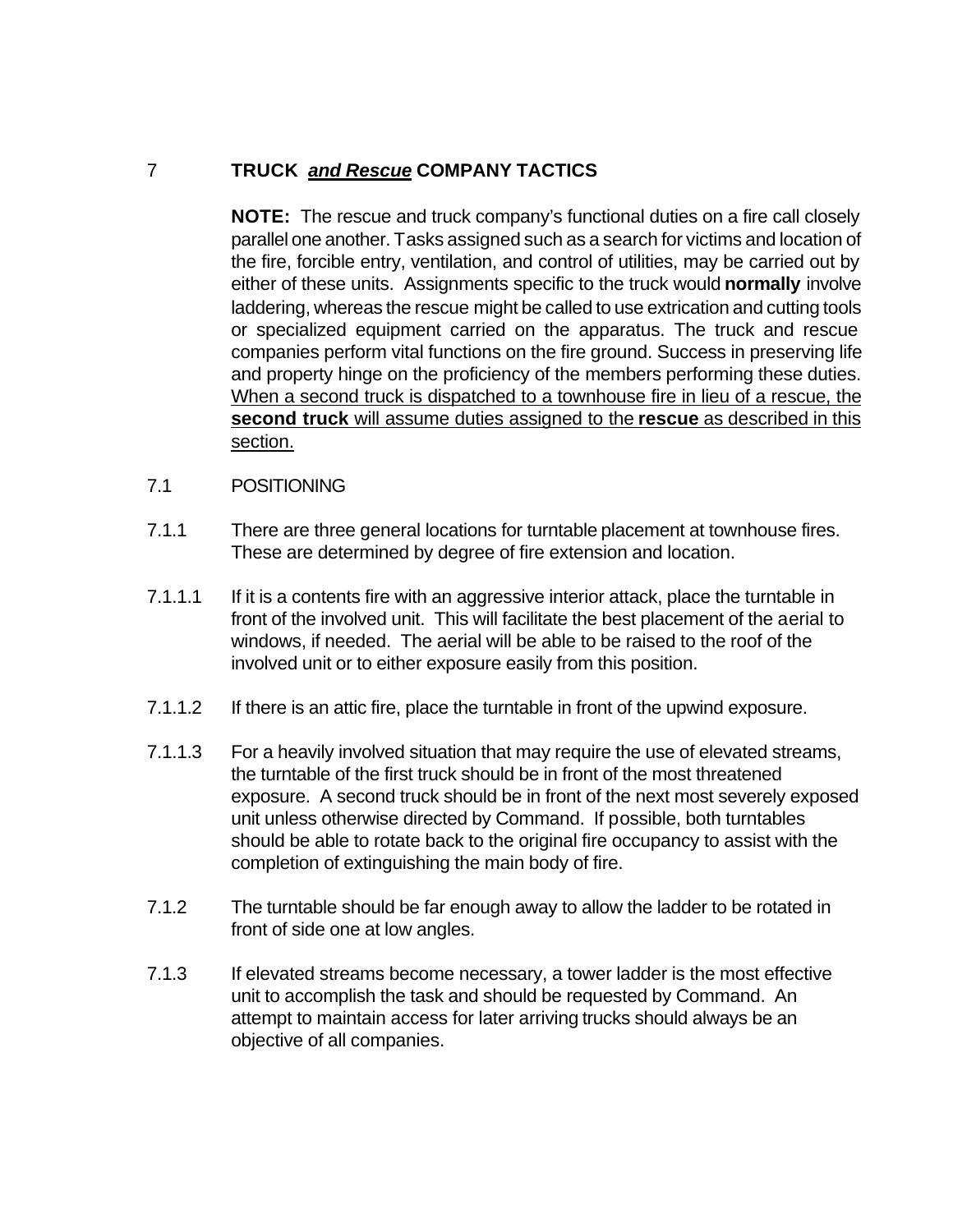7.1.4 It is considered good practice to have trucks positioned in both front and rear on row structures. This is seldom possible in townhouse complexes. Even though the apparatus cannot get to the rear, rear coverage is necessary for ventilation, ladder placement, etc. Officers shall survey the scene to determine the best fireground position to accomplish the initial assignment of rear coverage. When access to the rear is limited, additional alarm trucks shall stop at the closest corner while approaching the front of the row. This will allow the truck to easily reposition to the front if needed, and facilitate operations at the rear.

## 7.2 INITIAL ACTIONS

- 7.2.1 The initial actions of the first arriving truck or rescue will be determined by the plan of action developed from the size-up. After ensuring entry, these initial actions will generally be tactics focusing simultaneously on primary search and ventilation. Ventilation must be done to support the search as well as the advance of the attack.
- 7.2.2 The initial actions of the truck and rescue company will depend on their arrival sequence. Should the rescue company arrive at the same time as the truck, the rescue company will generally be assigned the task of entry and primary search, and the truck is responsible for laddering and outside ventilation.
- 7.2.3 When only the truck or the rescue is on the scene, the officer may have to split the crew. The tasks of search and ventilation must be accomplished simultaneously requiring the crew to split with a member venting from the exterior while the officer and other member conduct the primary search inside.
- 7.2.4 Upon arrival of the other unit, this officer is responsible for ensuring laddering and outside ventilation is accomplished.
- 7.2.5 Certain size-up factors (untenable conditions, signs of backdraft, or smoldering stage, etc.) may indicate the need for ventilation prior to entry into the structure. When these conditions are observed, the fire shall be vented prior to entrance into the structure. Before venting, the initial charged line must be in place and ready. In most cases, ventilation should occur from the top down using the removal of windows as the avenue for hot gases to escape. If ladders are used to remove upper-story windows, consideration should be given to leaving one or more in place. This allows the interior crews the advantage of seeing the ladder placement prior to entrance into the structure. Paths of ingress should also be forced, but not opened.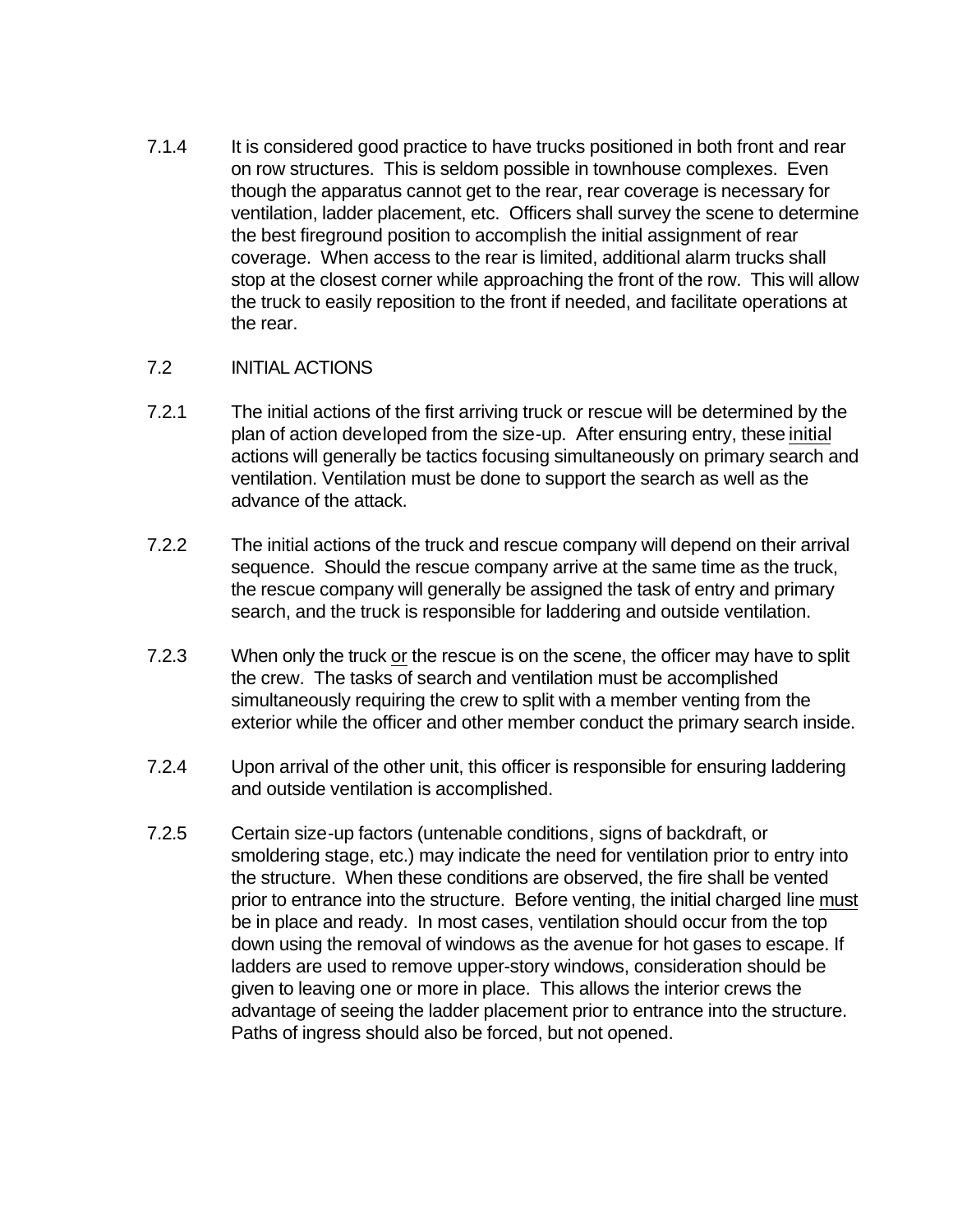# 7.3 FORCIBLE ENTRY

- 7.3.1 The purpose of entry will be to initiate a primary search and allow access for the advancing engine company.
- 7.3.2 The task of gaining entry into townhouses will generally be easily achieved using basic conventional methods.
- 7.3.3 The access point for the engine company will almost always be the front door. This location may be altered due to the location of the fire, in an effort to attack from the unburned part of the structure. In situations where the front door is not the primary access point, it should still be opened for safety purposes.
- 7.3.4 Attached exposures will need to be accessed. These may require forcible entry as well.
- 7.4 RESCUE AND PRIMARY SEARCH
- 7.4.1 The area close to the fire on the fire floor and the area directly above the fire, are considered to be the two most *dangerous* areas. Means of egress and sleeping areas are generally considered to be the most *critical* areas to search. The objective in a primary search will be to check these areas first. Various means may be used to arrive at these locations. Support for the primary search should include ladders to upper-story bedroom windows and hose lines engaged on the fire.
- 7.4.2 The task of executing the primary search should be accomplished quickly due to relatively small areas within most townhouses. As the area to be searched increases in relation to size of the structure, there must be an equal increase in the resources to accomplish the task. This need must be identified early, and requested immediately.
- 7.4.3 When accessing the fire floor, crews should begin the search while making their way to the fire area. Crews going to the floor above the fire must also begin searching immediately, but with the objective of quickly getting to the area over the fire first, and then searching outward from that point.
- 7.4.4 Should the tactic of vent, enter and search (V.E.S.) be used to search the bedrooms, the incident commander must be notified to avoid duplication of effort and possible injury.
- 7.4.5 The outcome of the primary search must be reported to the incident commander because this is the primary strategic focus of the operation.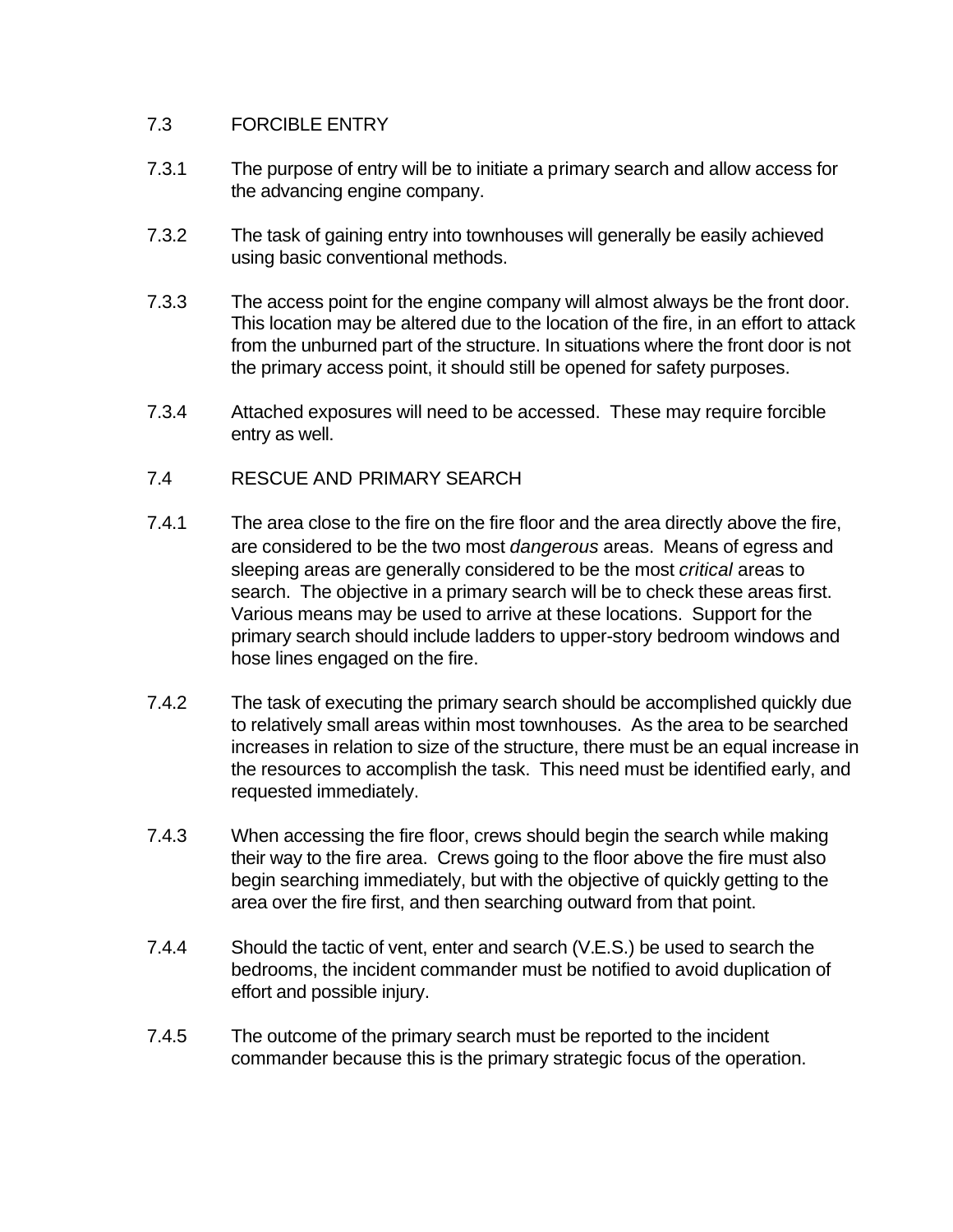### 7.5 VENTILATION

- 7.5.1 Ventilation is performed either to support a search, "venting for life" or support the fire attack, "venting for fire". This strategic decision will determine the method, location and timing of ventilation.
- 7.5.2 "Venting for life" will be accomplished through the aggressive removal of windows where appropriate. The areas of reported or suspected occupants should be addressed first. This must be immediately followed by a search of that particular area.
- 7.5.3 In most cases, ventilation is accomplished simultaneously with search and is sometimes required PRIOR to the commencement of the search. Therefore, ventilation must be coordinated with the search. Ventilation coordinated with an aggressive primary search can improve the survivability of victims because it:
	- Reduces heat and smoke on the interior
	- Reduces potential for flashover
	- Allows firefighters to search faster and more effectively
	- Allows for locating the fire more rapidly
- 7.5.4 "Venting for fire" will be accomplished through the coordinated and limited removal or opening of windows in the fire area. The areas where fire can be seen or are showing the highest concentration of smoke should be opened when the attack line is in position to confine the fire.
- 7.5.5 The need for rooftop ventilation in a townhouse will depend on the extent and location of the fire. Generally, the roof will not need to be ventilated unless the fire has entered the attic area, extended into the structure walls, or has considerable hold of the top floor.
- 7.5.6 Vertical, rooftop ventilation should be accomplished through common methods, when ordered by command. The discovery of a lightweight, trussed roof should be made known and reacted to appropriately. Members MUST be independently supported when operating on lightweight construction. A viable and safer option is to vent the ends of a gable roof.
- 7.5.7 Mechanical and positive pressure ventilation (PPV) works well for smoke removal in these types of structures. PPV shall NOT be used in balloon-frame construction.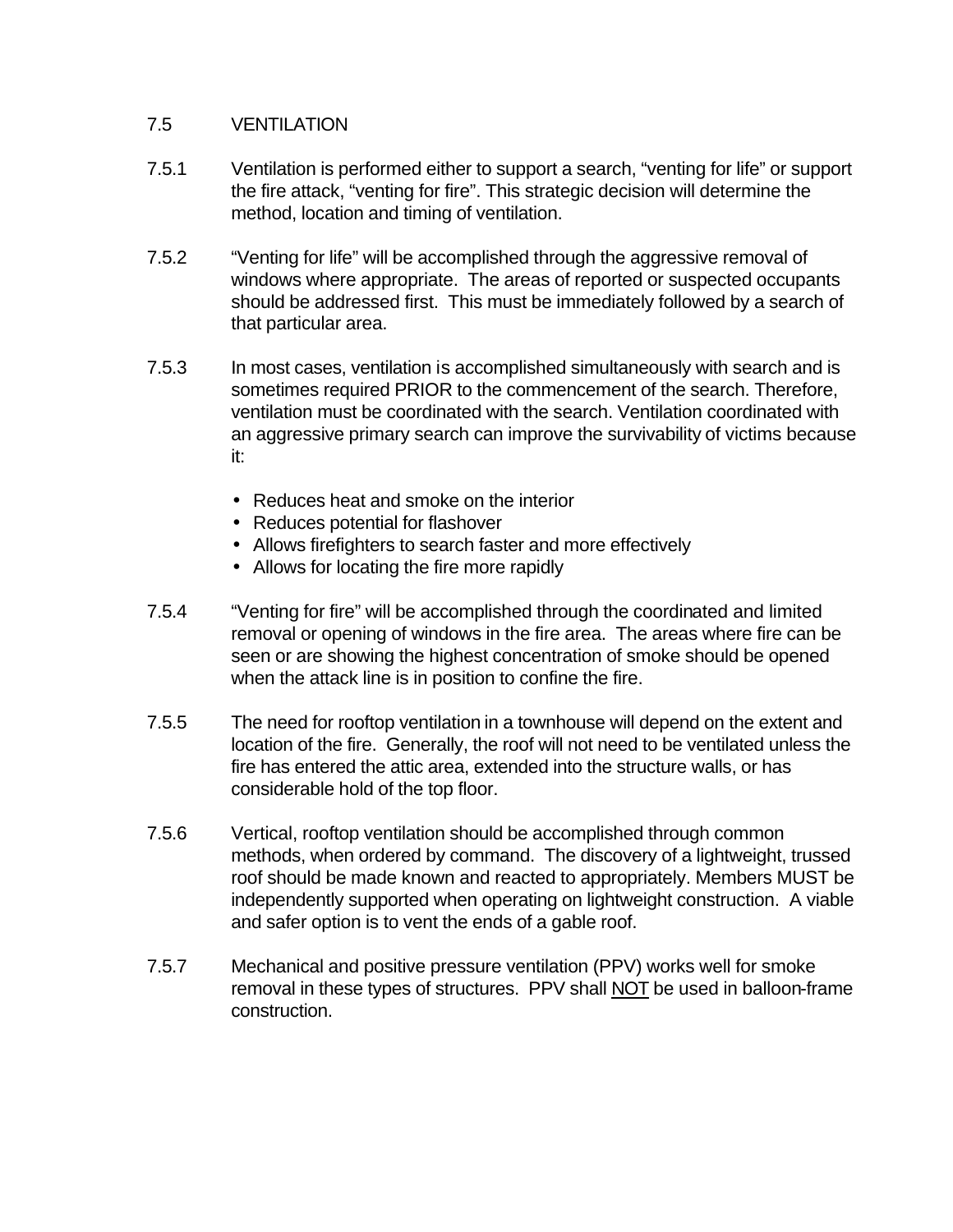# 7.6 LADDER DEPLOYMENT

- 7.6.1 The purpose of ladder deployment is to provide access into the townhouse and an escape route for firefighters operating within.
- 7.6.2 Laddering at a fire in a townhouse should be done to the front and rear of all floors above ground level with attention given to the bedroom windows. This can generally be accomplished with ladders of less than 35 feet that are found on most apparatus on the incident scene. Remember the 24-foot extension ladder from the engine may be suitable for some third floor levels.
- 7.6.3 The need to ladder the roof at a fire in a townhouse will depend on the extent and location of the fire. Generally, the roof will not need to be laddered unless the fire has entered the attic area or has considerable hold of the top floor. Ladders should also be placed to the roof of exposures for access if there is fire in the attic.

# 7.7 BASEMENT FIRES

- 7.7.1 The interior crew will provide support for the initial line regardless of where attack begins. If the initial line is to enter from the front, this crew will force entry, locate the basement stairs, and assess severity of fire. The truck shall carry out the tasks of venting and search in support of the attack. The crew must monitor radio traffic to ensure they are aware of the direction of the attack and any information transmitted regarding fire extension and structural stability.
- 7.7.2 Priority should be given to the sleeping areas and **consideration for V.E.S. must be given** if fire has possession of the stairs or the first floor is untenable.

# 7.8 ATTIC FIRES

- 7.8.1 If rooftop ventilation is needed, a trussed roof should be suspected. The majority of townhouse roofs in Northern Virginia are of truss construction. Take appropriate safety precautions.
- 7.8.2 If the volume of fire in the attic requires vertical ventilation, the crew cutting the vent hole shall work from the safety of the aerial device or operate from the roof of the upwind, attached exposure.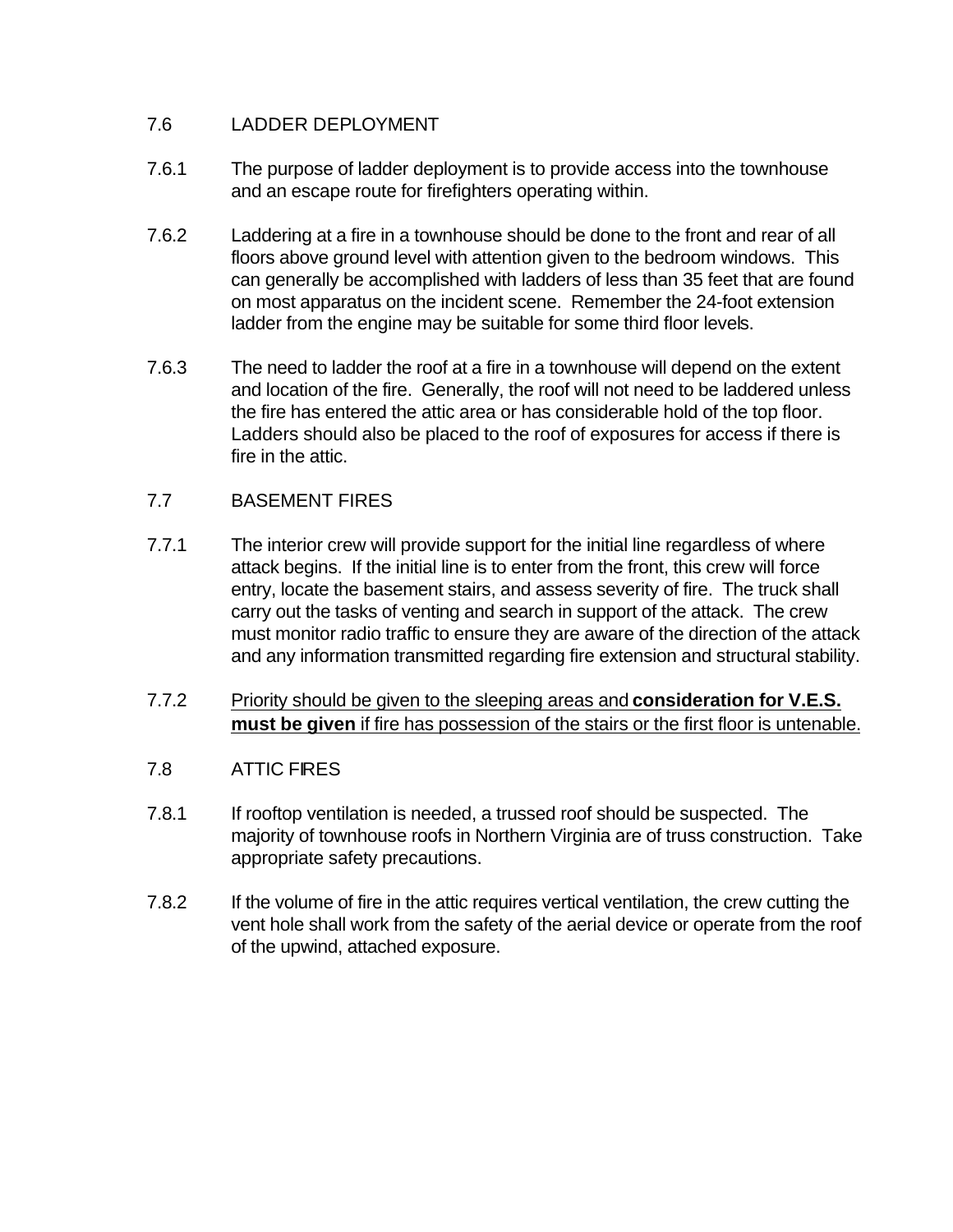- 7.8.3 Turntable placement is critical. If possible, the turntable shall be spotted far enough away so that the angle of the aerial will be parallel to the pitch of the roof. In this situation the driver shall remain on the turntable while the crew makes the cut. If conditions change for the worse and the crew cannot quickly retreat down the aerial, the driver can rotate the aerial away from the hazard.
- 7.8.4 If wind is noticeable, the aerial shall be positioned to the windward side of the location of the vent hole.
- 7.8.5 The interior crew should be working with hooks opening the ceiling as needed by the attack crew. Salvage covers should be taken in at the time of this operation to cover contents. The top floor should be searched prior to pulling down the ceiling.
- 7.8.6 Crews will also need to check the attics of attached exposures.
- 7.9 LARGE VOLUME FIRES
- 7.9.1 In large volume fires, the effort shall be to defend the firewalls of the involved unit with the elevated stream.
- 7.9.2 Defending the firewalls means to apply heavy caliber streams to the fire side of the firewall to aid in preventing horizontal spread of fire to the attached exposure.
- 7.9.3 If a tower ladder is on the first alarm assignment, it shall be given the most advantageous position for fire attack. Consideration should also be given for other apparatus with pre-piped elevated streams. The turntable of the aerial device should be positioned in front of the involved unit.
- 7.9.4 If access to the rear is available, a later arriving truck shall position there. Command shall designate which firewall each truck will defend.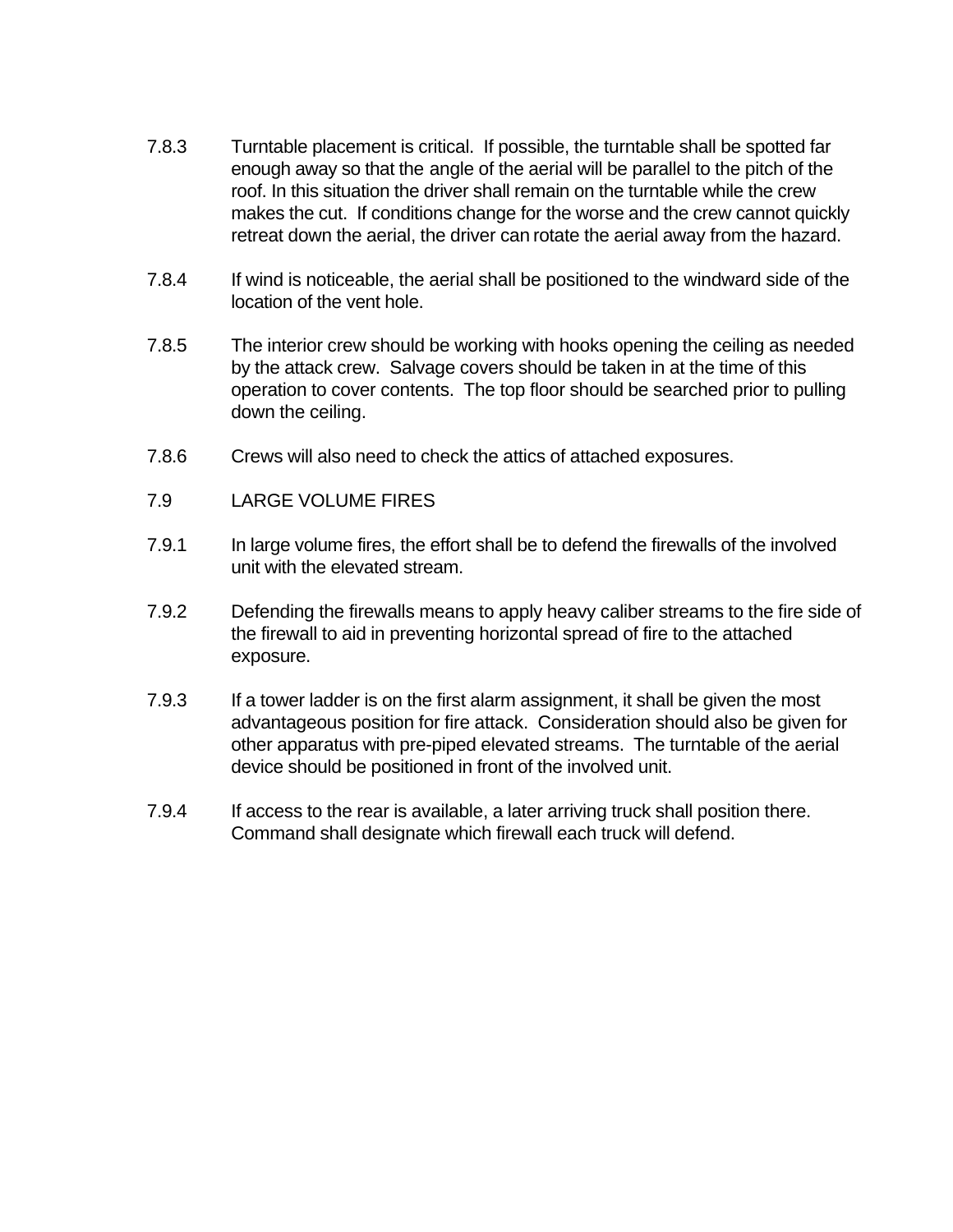#### **REFERENCES**

The following sources were utilized in the development of this book in addition to the personal contributions of the committee members.

Brannigan, Francis L. Building Construction for the Fire Service, third ed., National Fire Protection Association, Quincy, MA. 1993.

Fire Department of the City of New York, Row Frame and Brownstone Building Fires.

Gaines, Glenn A. Firefighting Operations in Garden Apartments and Townhouses, Robert J. Brady Company, Bowie, MD.1978.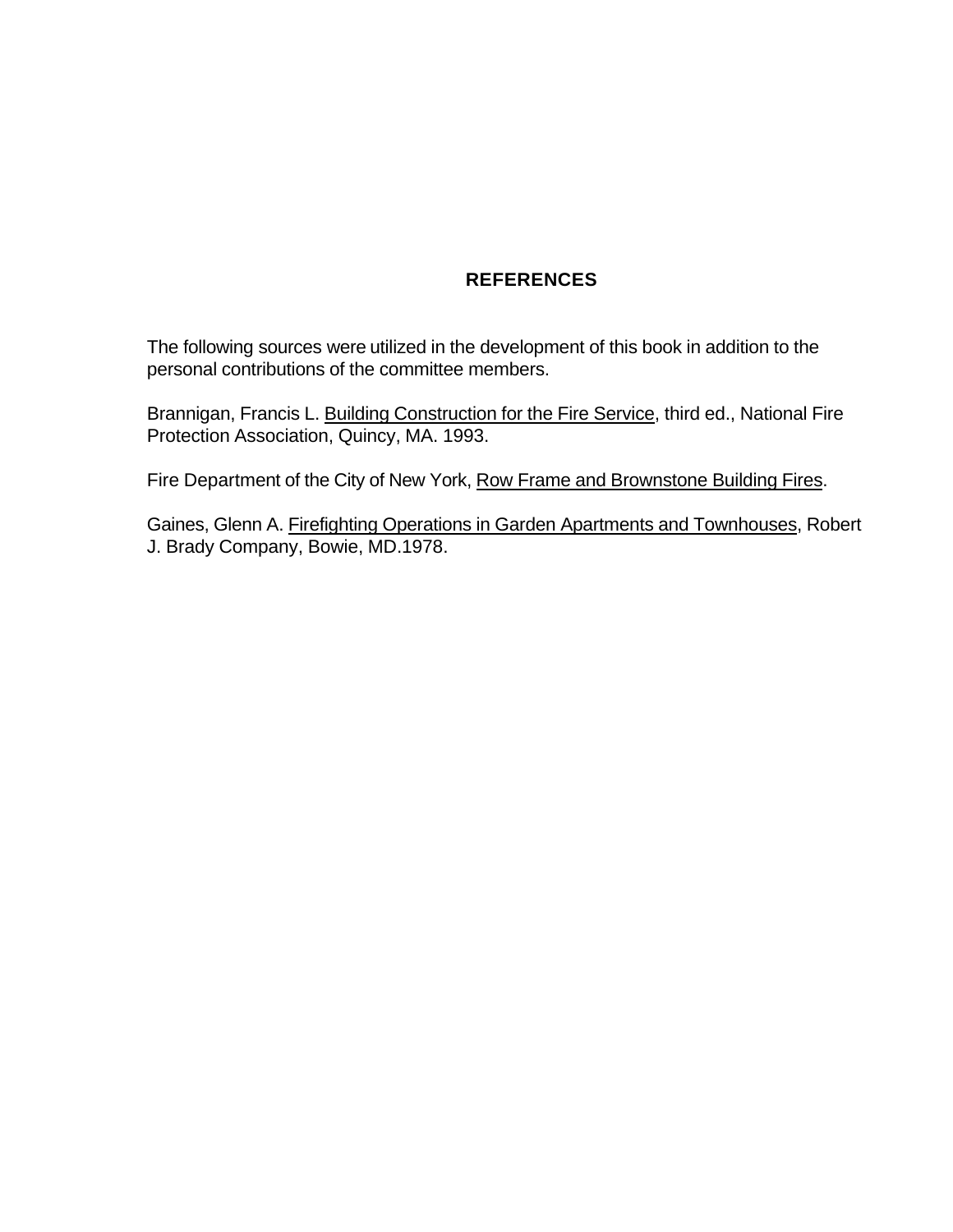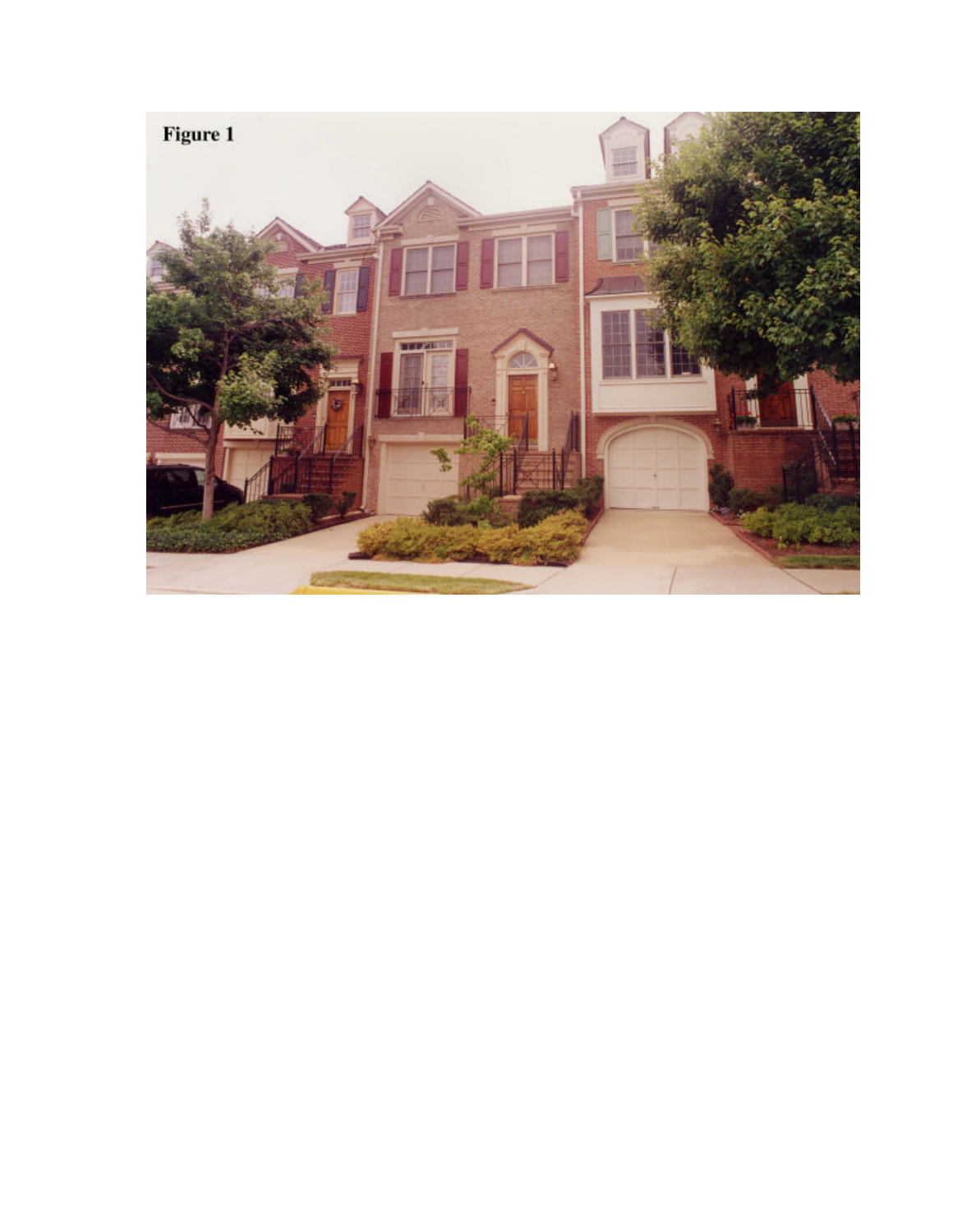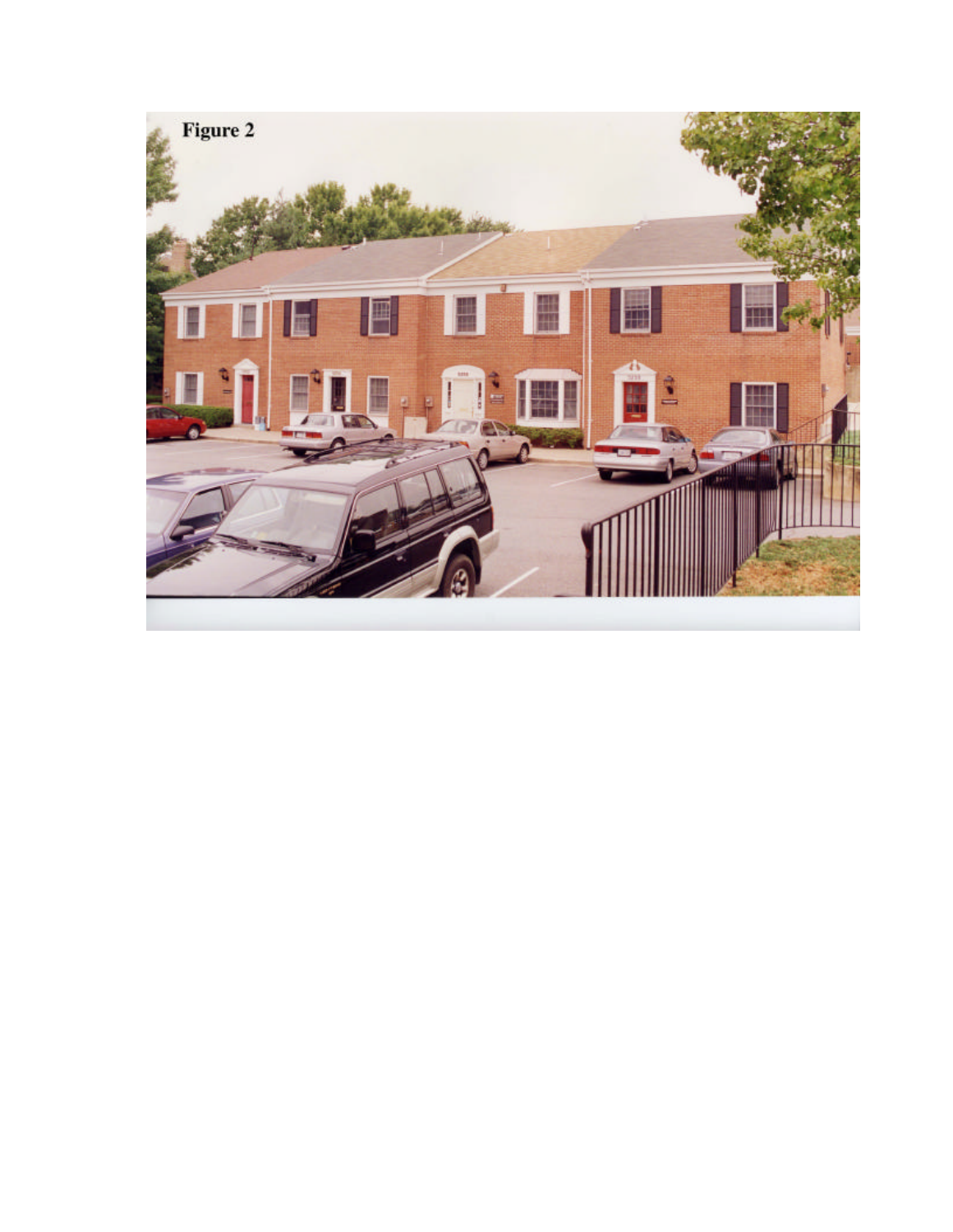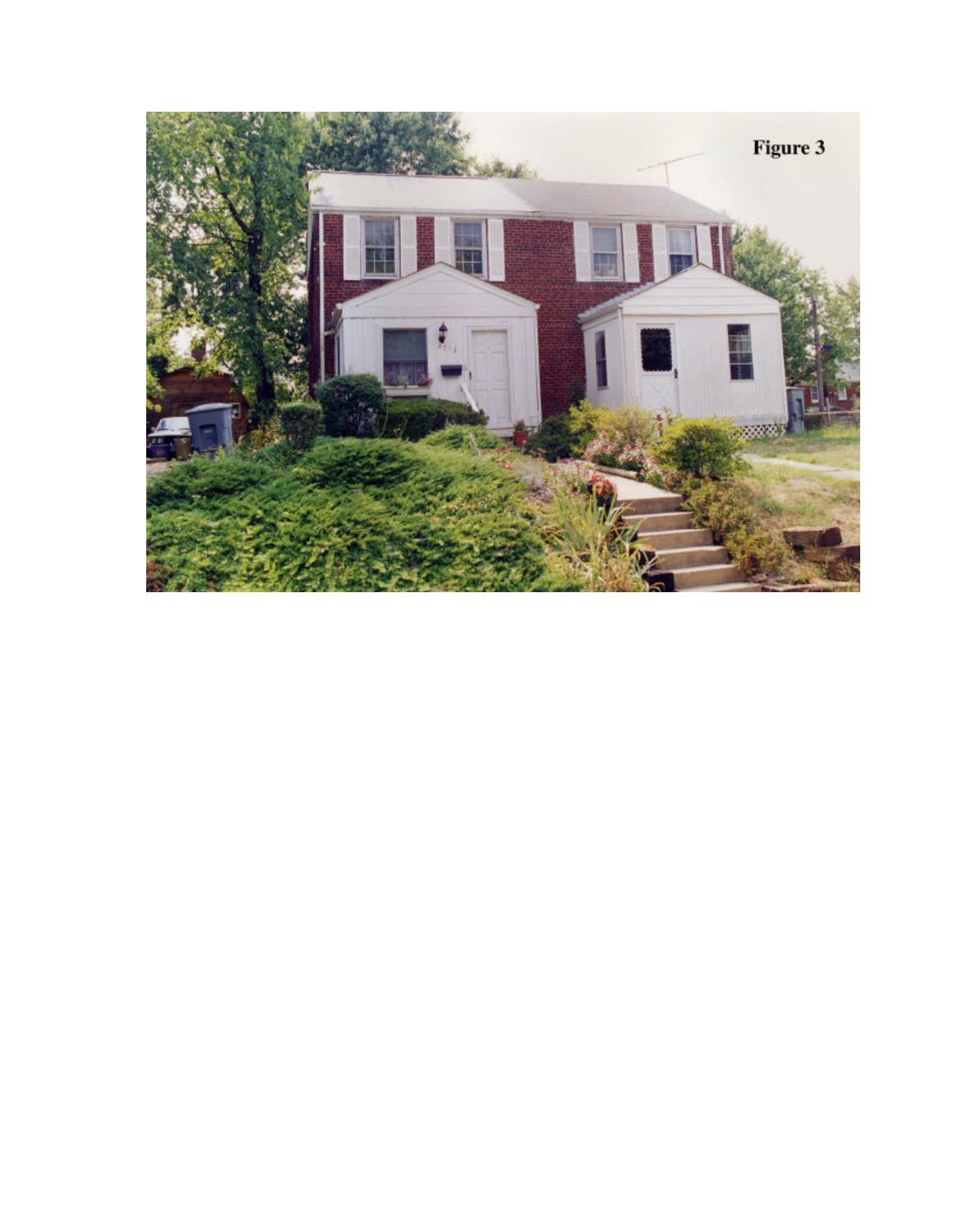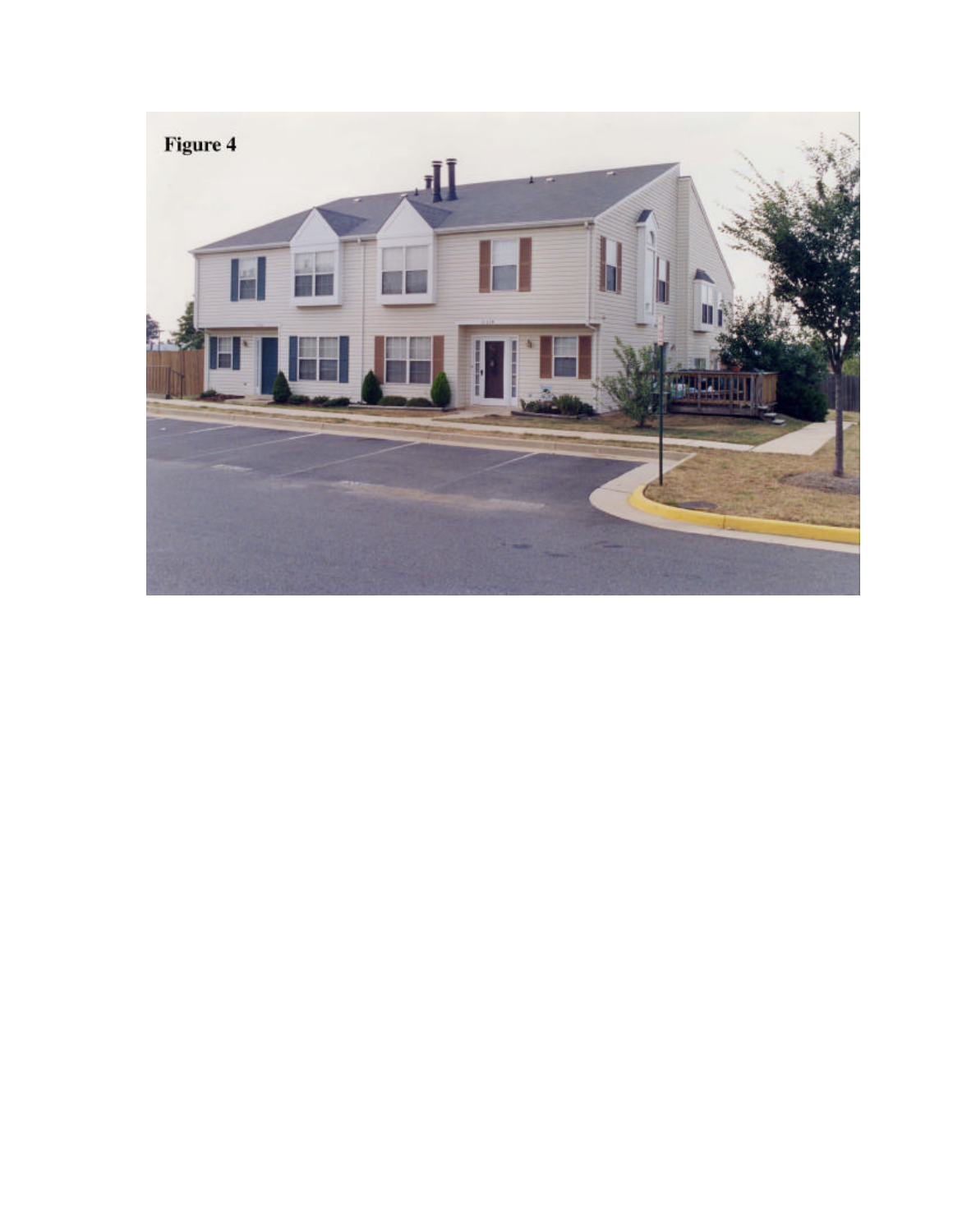